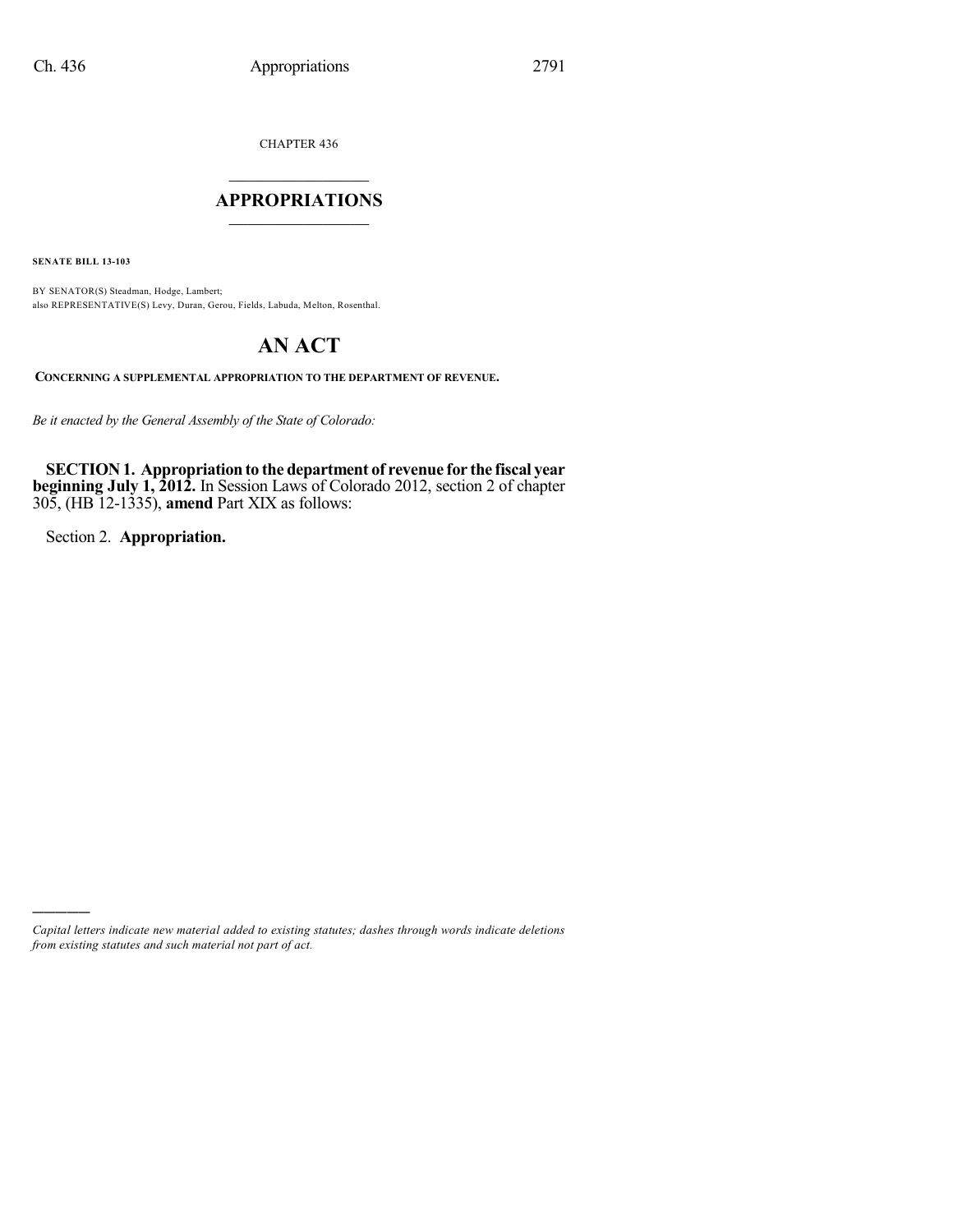|                 |       |             | APPROPRIATION FROM |              |                |                |  |  |  |
|-----------------|-------|-------------|--------------------|--------------|----------------|----------------|--|--|--|
|                 |       |             |                    |              |                |                |  |  |  |
| ITEM &          | TOTAL | GENER AL.   | <b>GENERAL</b>     | <b>CASH</b>  | REAPPROPRIATED | <b>FEDERAL</b> |  |  |  |
| <b>SUBTOTAL</b> |       | <b>FUND</b> | <b>FUND</b>        | <b>FUNDS</b> | <b>FUNDS</b>   | <b>FUNDS</b>   |  |  |  |
|                 |       |             | <b>EXEMPT</b>      |              |                |                |  |  |  |
|                 |       |             |                    |              |                |                |  |  |  |

## **PART XIX DEPARTMENT OF REVENUE**

## **(1) EXECUTIVE DIRECTOR'S OFFICE**

| <b>Personal Services</b>         | 3,913,706            | 1,578,141 | $1,716,060$ <sup>a</sup> | $619,505^{\circ}$ |
|----------------------------------|----------------------|-----------|--------------------------|-------------------|
|                                  |                      | 1,132,129 | $2,007,304^a$            | $774,273^b$       |
|                                  | $(45.4$ FTE)         |           |                          |                   |
| Health, Life, and Dental         | 8,772,210            | 5,418,093 | 3,354,117 <sup>c</sup>   |                   |
| Short-term Disability            | 126,519              | 75,375    | $51,144^{\circ}$         |                   |
| S.B. 04-257 Amortization         |                      |           |                          |                   |
| <b>Equalization Disbursement</b> | 2,266,473            | 1,348,756 | 917,717 <sup>c</sup>     |                   |
| S.B. 06-235 Supplemental         |                      |           |                          |                   |
| Amortization Equalization        |                      |           |                          |                   |
| Disbursement                     | 1,942,204            | 1,153,541 | 788,663°                 |                   |
| Shift Differential               | 173,651              | 33,551    | $140,100^{\circ}$        |                   |
| Workers' Compensation            | 770,412              | 463,961   | $306,451$ °              |                   |
| <b>Operating Expenses</b>        | <del>1,238,643</del> | 521,045   | $717,598$ °              |                   |
|                                  | 1,231,956            |           | 710,911 <sup>c</sup>     |                   |
| Legal Services for               |                      |           |                          |                   |
| 38,842 hours                     | 3,000,545            | 2,161,598 | 838,947 <sup>c</sup>     |                   |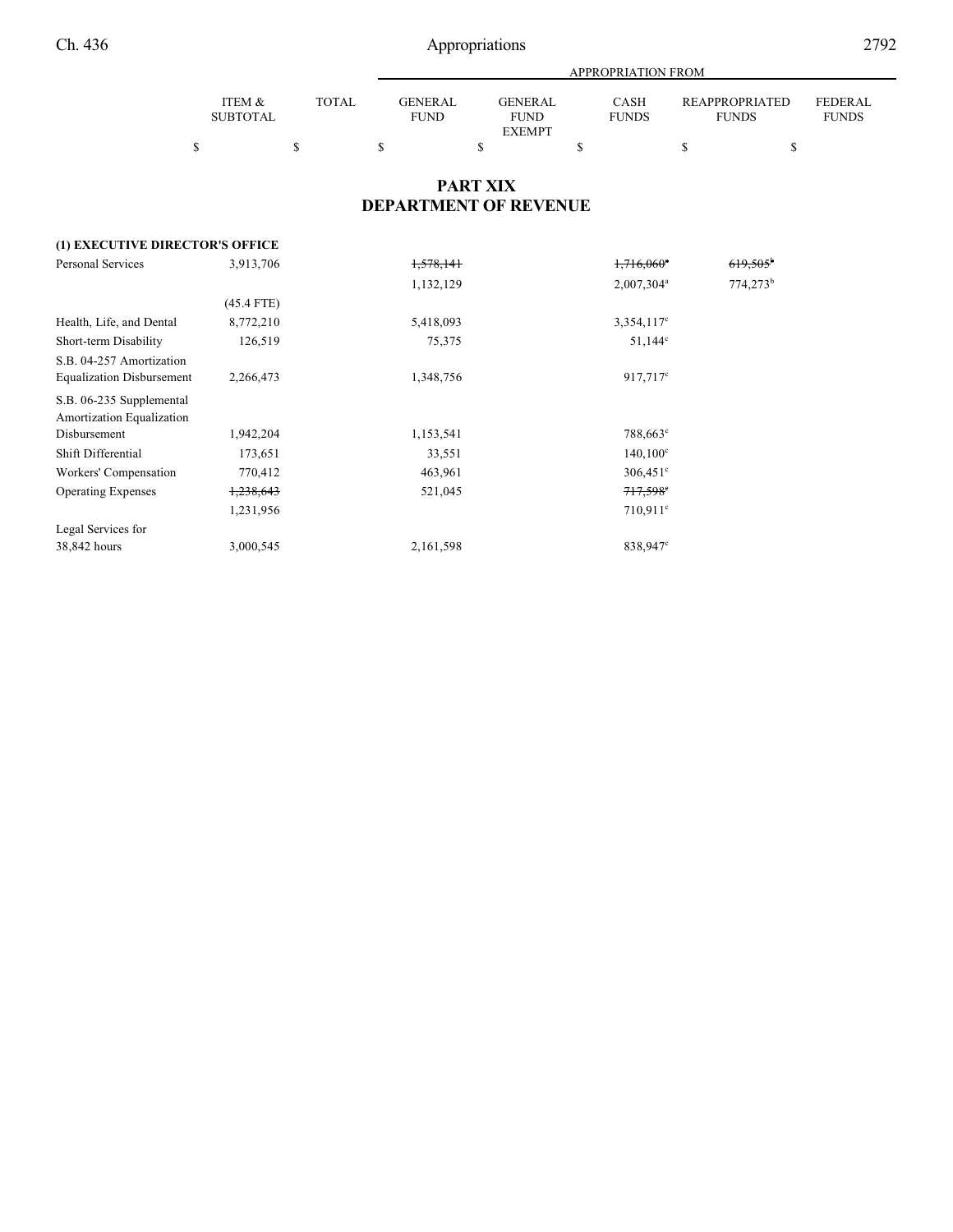| Administrative             |           |            |                        |                        |
|----------------------------|-----------|------------|------------------------|------------------------|
| Law Judge Services         | 14,200    |            | $14,200^{\circ}$       |                        |
| Purchase of Services       |           |            |                        |                        |
| from Computer Center       | 9,949,243 | 6,758,678  | 2,788,147 <sup>c</sup> | $402,418$ <sup>d</sup> |
| Multiuse Network           |           |            |                        |                        |
| Payments                   | 4,319,144 | 1,950,841  | $2,335,459^{\circ}$    | $32,844^d$             |
| Management and             |           |            |                        |                        |
| Administration of OIT      | 558,809   | 433,653    | $108,934^{\circ}$      | $16,222$ <sup>d</sup>  |
| Payment to Risk            |           |            |                        |                        |
| Management and             |           |            |                        |                        |
| Property Funds             | 187,392   | 95,593     | $91,799$ °             |                        |
|                            | 239,245   | 116,274    | $122,971^{\circ}$      |                        |
| Vehicle Lease Payments     | 728,375   | 166,378    | $561,997^{\circ}$      |                        |
| <b>Leased Space</b>        | 3,517,094 | 1,794,734  | $1,722,360^{\circ}$    |                        |
| Capitol Complex            |           |            |                        |                        |
| Leased Space               | 1,683,593 | 1,432,784  | $250,809^{\circ}$      |                        |
| Communication              |           |            |                        |                        |
| Services Payments          | 78,259    | 12,975     | $65,284^\circ$         |                        |
| <b>COFRS</b> Modernization | 326,776   | 80,654     | $246,122^{\circ}$      |                        |
| Utilities                  | 252,819   | 114,978    | $137,841^{\circ}$      |                        |
|                            |           | 43,820,067 |                        |                        |
|                            |           | 43,865,233 |                        |                        |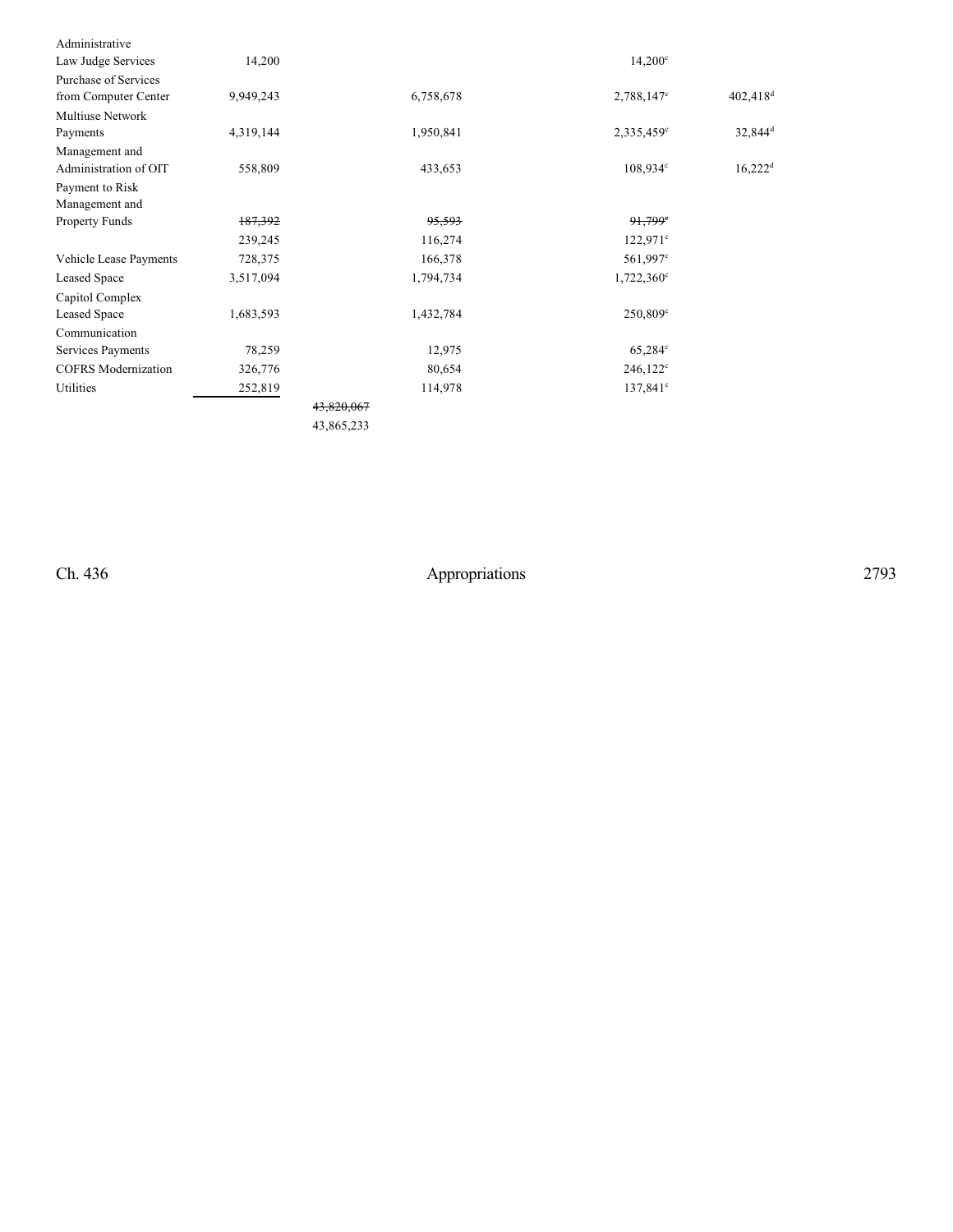|                           |       |                                | <b>APPROPRIATION FROM</b>                       |                             |                                |                                |  |  |  |  |
|---------------------------|-------|--------------------------------|-------------------------------------------------|-----------------------------|--------------------------------|--------------------------------|--|--|--|--|
| ITEM &<br><b>SUBTOTAL</b> | TOTAL | <b>GENER AL</b><br><b>FUND</b> | <b>GENER AL</b><br><b>FUND</b><br><b>EXEMPT</b> | <b>CASH</b><br><b>FUNDS</b> | REAPPROPRIATED<br><b>FUNDS</b> | <b>FEDERAL</b><br><b>FUNDS</b> |  |  |  |  |
|                           |       |                                |                                                 |                             |                                |                                |  |  |  |  |

<sup>a</sup> This amount shall be from the following funds for the purpose of indirect cost recoveries: \$436,921 \$468,629 shall be from the Highway Users Tax Fund created in Section 43-4-201 (1) (a), C.R.S. and appropriated pursuant to Section 43-4-201 (3) (a) (III) (C), C.R.S.,  $$5,936$  \$29,319 shall be from the Highway Users Tax Fund created in Section 43-4-201 (1) (a), C.R.S., appropriated pursuant to Section 43-4-201 (3) (a) (V), C.R.S., and exempt from the statutory limit in Section 43-4-201 (3) (a) (III) (C), C.R.S.,  $\frac{6397,286\,669,259$  shall be from the Licensing Services Cash Fund created in Section 42-2-114.5 (1), C.R.S.,  $\frac{6219,734$  shall be from the Medical Marijuana License Cash Fund created in Section 12-43.3-501 (1), C.R.S., \$156,303 \$213,453 shall be from the Colorado State Titling and Registration Account, a subaccount of the Highway Users Tax Fund, created in Section 42-1-211 (2), C.R.S., \$127,334 \$146,599 shall be from the Driver's License Administrative Revocation Account, a subaccount of the Highway Users Tax Fund, created in Section 42-2-132 (4) (b) (I) (A), C.R.S., \$103,674 \$112,501 shall be from the Auto Dealers License Fund created in Section 12-6-123 (1), C.R.S.,  $77,162$  \$105,295 shall be from the Liquor Enforcement Division and State Licensing Authority Cash Fund created in Section 24-35-401, C.R.S., \$67,270 \$103,313 shall be from the Department of Revenue Subaccount of the AIR Account of the Highway Users Tax Fund created in Section 42-3-304 (18) (c), C.R.S., \$66,272 shall be from the Tax Amnesty Cash Fund created in Section 39-21-202 (1), C.R.S., \$34,426 \$72,890 shall be from the Racing Cash Fund created in Section 12-60-205 (1), C.R.S., AND \$19,785 \$19,774 shall be from the First Time Drunk Driving Offender Account of the Highway Users Tax Fund created in Section 42-2-132 (4) (b) (II) (A), C.R.S., \$3,957 shall be from the Motorist Insurance Identification Account, a subaccount of the Highway Users Tax Fund, created in Section  $42-3-304$  (18) (d) (f), C.R.S. C.R.S. Of these amounts,  $\frac{61,151,750}{1,51,750}$  \$1,442,994 shall be for the purpose of departmental indirect cost recoveries and \$564,310 shall be for the purpose of statewide indirect cost recoveries.

<sup>b</sup> Of this amount, \$378,422 \$435,192 shall be from the Lottery Fund created in Section 24-35-210 (1), C.R.S. and transferred from the State Lottery Division, and \$241,083 \$339,081 shall be from the Limited Gaming Fund created in Section 12-47.1-701 (1), C.R.S. and transferred from the Enforcement Business Group, Limited Gaming Division. Of these amounts, \$345,203 \$499,971 shall be for the purpose of departmental indirect cost recoveries and \$274,302 shall be for the purpose of statewide indirect cost recoveries.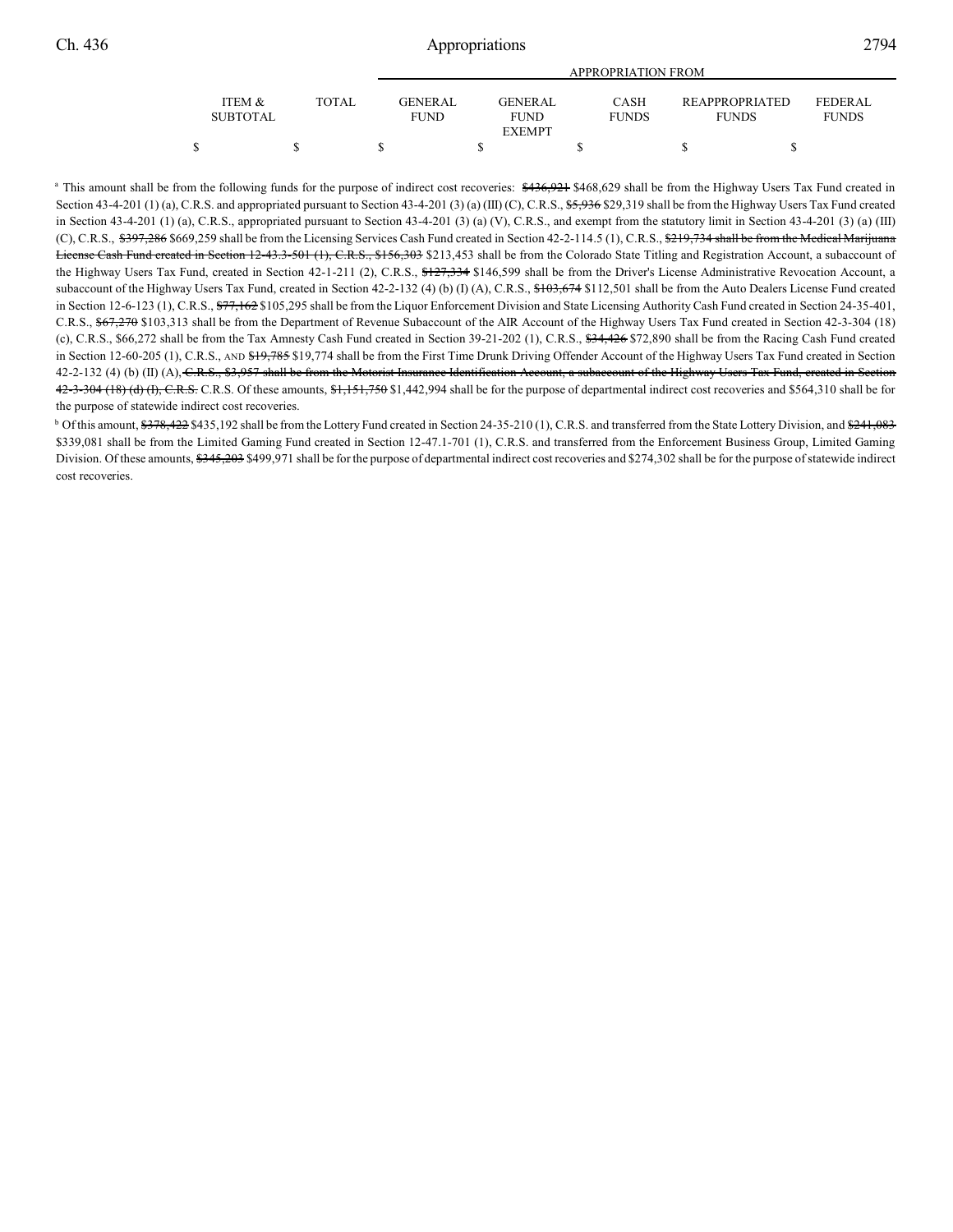$\degree$  Of these amounts,  $\frac{62,192,518}{2,192,518}$  \$2,160,810 shall be from the Highway Users Tax Fund, created in Section 43-4-201 (1) (a), C.R.S., and appropriated pursuant to Section 43-4-201 (3) (a) (III) (C), C.R.S., \$970 shall be from the Highway Users Tax Fund created in Section 43-4-201 (1) (a), C.R.S., appropriated pursuant to Section 43-4-201 (3) (a) (V), C.R.S., and exempt from the statutory limit in Section 43-4-201 (3) (a) (III) (C), C.R.S., \$132,180 shall be from the Colorado State Titling and Registration Account, a subaccount of the Highway Users Tax Fund, created in Section 42-1-211 (2), C.R.S., \$104,765 \$104,763 shall be from the Lottery Fund created in Section 24-35-210 (1), C.R.S., \$61,697 shall be from the Auto Dealers License Fund created in Section 12-6-123 (1), C.R.S., \$61,571 shall be from Driver's License Administrative Revocation Account, a subaccount of the Highway Users Tax Fund, created in Section 42-2-132 (4) (b) (I) (A), C.R.S., \$61,060 shall be from the Limited Gaming Fund created in Section 12-47.1-701 (1), C.R.S., \$40,794 shall be from the Medical Marijuana License Cash Fund created in Section 12-43.3-501 (1), C.R.S., \$40,590 shall be from the Department of Revenue subaccount of the AIR Account of the Highway Users Tax Fund created in Section 42-3-304 (18) (c), C.R.S., \$39,856 shall be from the Liquor Enforcement Division and State Licensing Authority Cash Fund created in Section 24-35-401, C.R.S., \$21,843 shall be from the Racing Cash Fund created in Section 12-60-205 (1), C.R.S., \$11,938 shall be from the First Time Drunk Driving Offender Account of the Highway Users Tax Fund created in Section 42-2-132 (4) (b) (II) (A), C.R.S., \$2,388 shall be from the Motorist Insurance Identification Account, a subaccount of the Highway Users Tax Fund, created in Section 42-3-304 (18) (d) (I), C.R.S., and  $$12,665,519$  \$12,721,714 shall be from various sources of cash funds.

<sup>d</sup> Of these amounts, \$273,992 shall be from the Limited Gaming Fund created in Section 12-47.1-701 (1), C.R.S. and transferred from the Enforcement Business Group, Limited Gaming Division, and \$177,492 shall be from the Lottery Fund created in Section 24-35-210 (1), C.R.S. and transferred from the State Lottery Division.

#### **(2) CENTRAL DEPARTMENT OPERATIONS DIVISION**

| Personal Services         | 5,285,483    | 4,636,972  | $544,370$ <sup>*</sup> | $104,141$ <sup>b</sup> |
|---------------------------|--------------|------------|------------------------|------------------------|
|                           |              | 4,743,328  | $470.896^a$            | $71,259^b$             |
|                           | $(97.2$ FTE) |            |                        |                        |
| Seasonal Tax Processing   | 397,545      | 397,545    |                        |                        |
| <b>Operating Expenses</b> | 1,283,311    | 1,135,175  | $148, 136^{\circ}$     |                        |
| Postage                   | 3,006,422    | 2,657,783  | 348,639 <sup>d</sup>   |                        |
| Document Management       | 2,309,514    | 2,270,009  | $39,505^{\circ}$       |                        |
|                           |              | 12,282,275 |                        |                        |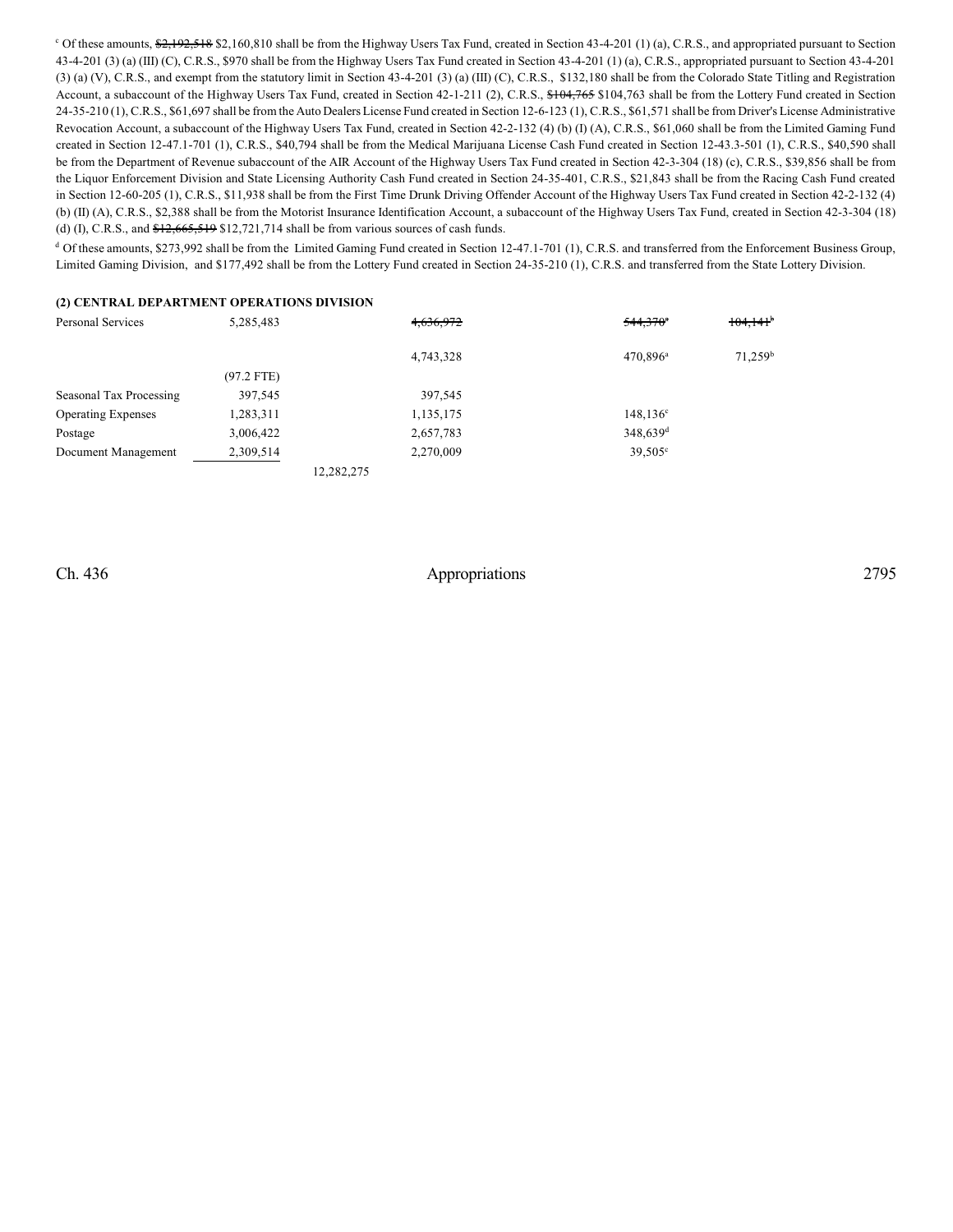|                 |       | APPROPRIATION FROM |  |                              |  |                             |  |                |  |                |  |
|-----------------|-------|--------------------|--|------------------------------|--|-----------------------------|--|----------------|--|----------------|--|
| ITEM &          | TOTAL | <b>GENERAL</b>     |  | <b>GENERAL</b>               |  | <b>CASH</b><br><b>FUNDS</b> |  | REAPPROPRIATED |  | <b>FEDERAL</b> |  |
| <b>SUBTOTAL</b> |       | <b>FUND</b>        |  | <b>FUND</b><br><b>EXEMPT</b> |  |                             |  | <b>FUNDS</b>   |  | <b>FUNDS</b>   |  |
|                 |       |                    |  |                              |  |                             |  |                |  |                |  |

<sup>a</sup> This amount shall be from the following funds for the purpose of indirect cost recoveries: \$122,222 shall be from the Highway Users Tax Fund, created in Section 43-4-201 (1) (a), C.R.S., and appropriated pursuant to Section 43-4-201 (3) (a) (III) (C), C.R.S., \$1,660 \$5,367 shall be from the Highway Users Tax Fund, created in Section 43-4-201 (1) (a), C.R.S., appropriated pursuant to Section 43-4-201 (3) (a) (V), C.R.S., and exempt from the statutory limit in Section 43-4-201 (3) (a) (III) (C), C.R.S., \$111,135 \$120,908 shall be from the Licensing Services Cash Fund created in Section 42-2-114.5 (1), C.R.S., \$89,013 shall be from the Prepaid Wireless Trust Cash Fund created in Section 29-11-102.5 (3) (e) (I), C.R.S., \$55,321 shall be from the Medical Marijuana License Cash Fund created in Section 12-43.3-501 (1), C.R.S. \$43,723 \$37,275 shall be from the Colorado State Titling and Registration Account, a subaccount of the Highway Users Tax Fund, created in Section 42-1-211 (2), C.R.S., \$35,620 \$24,976 shall be from the Driver's License Administrative Revocation Account of the Highway Users Tax Fund created in Section 42-2-132 (4) (b) (I) (A), C.R.S., \$29,001 \$18,871 shall be from the Auto Dealers License Fund created in Section 12-6-123 (1), C.R.S., \$21,585 \$17,969 shall be from the Liquor Enforcement Division and State Licensing Authority Cash Fund created in Section 24-35-401, C.R.S., \$18,818 \$18,173 shall be from the Department of Revenue Subaccount of the AIR Account of the Highway Users Tax Fund created in Section 42-3-304 (18) (c), C.R.S.,  $\frac{69}{630}$  \$12,758 shall be from the Racing Cash Fund created in Section 12-60-205 (1), C.R.S., AND \$5,535 \$3,364 shall be from the First Time Drunk Driving Offender Account of the Highway Users Tax Fund created in Section 42-2-132 (4) (b) (II) (A), C.R.S., and \$1,107 shall be from the Motorist Insurance Identification Account, a subaccount of the Highway Users Tax Fund, created in Section 42-3-304 (18) (d) (I), C.R.S. C.R.S.

<sup>b</sup> This amount shall be from the Limited Gaming Fund created in Section 12-47.1-701 (1), C.R.S. and transferred from the Enforcement Business Group, Limited Gaming Division.

 $\degree$  These amounts shall be from various sources of cash funds.

<sup>d</sup> Of this amount, \$14,437 shall be from the Highway Users Tax Fund, created in Section 43-4-201 (1) (a), C.R.S., and appropriated pursuant to Section 43-4-201 (3) (a) (III) (C), C.R.S., and \$334,202 shall be from various sources of cash funds.

#### **(3) INFORMATION TECHNOLOGY DIVISION**

**(A) Systems Support**

Personal Services 202,552 202,552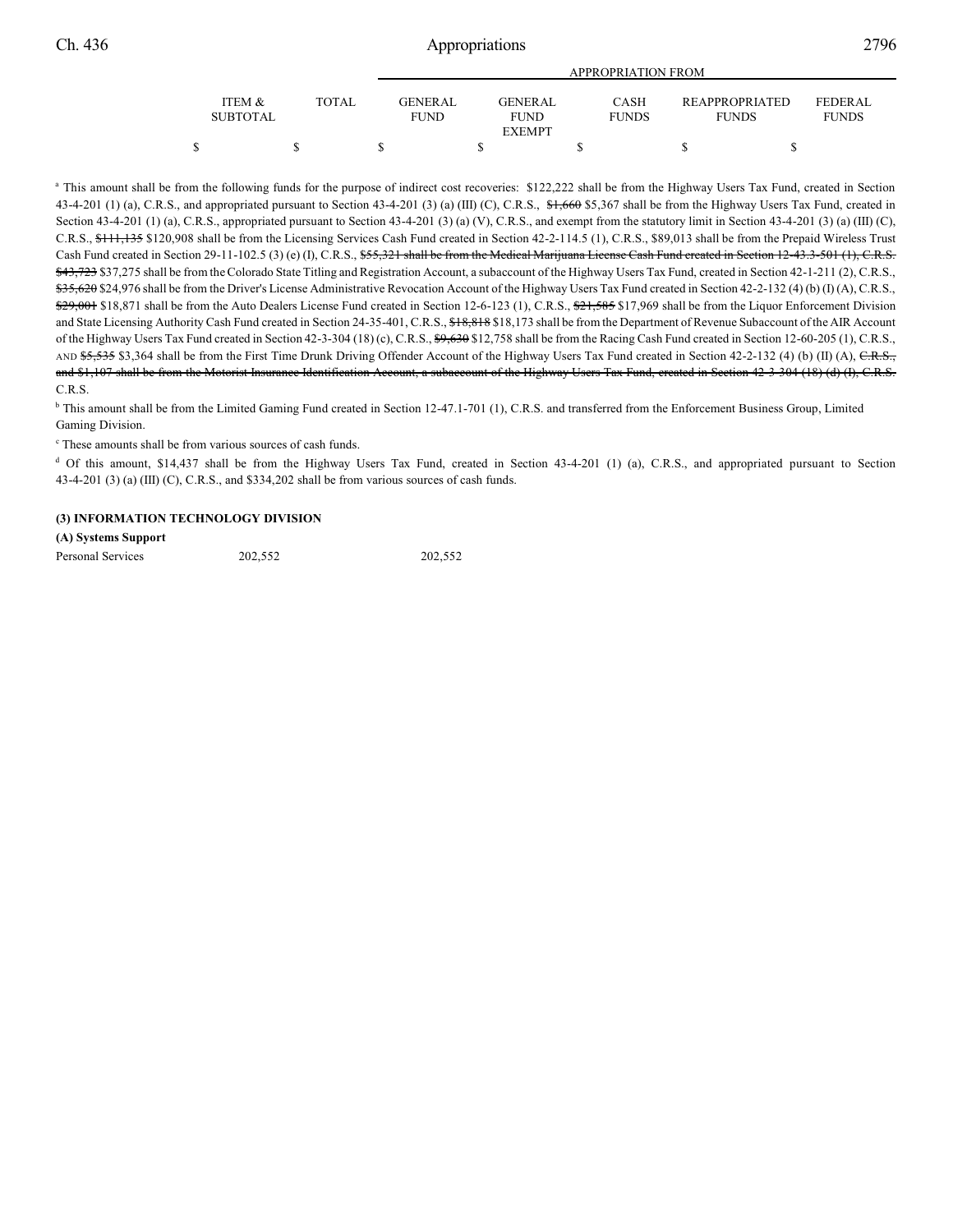| $114,198$ <sup>*</sup> |
|------------------------|
| $75,559^{\rm a}$       |
|                        |
|                        |
|                        |

<sup>a</sup> This amount shall be from various sources of cash funds for the purpose of indirect cost recoveries.

| (B) Colorado State Titling and Registration System |           |                        |  |  |  |  |  |
|----------------------------------------------------|-----------|------------------------|--|--|--|--|--|
| Personal Services                                  | 442,688   | $442,688$ <sup>a</sup> |  |  |  |  |  |
| <b>Operating Expenses</b>                          | 2,617,535 | $2,617,535^a$          |  |  |  |  |  |
| County Office Asset                                |           |                        |  |  |  |  |  |
| Maintenance                                        | 568,230   | $568,230^a$            |  |  |  |  |  |
| County Office                                      |           |                        |  |  |  |  |  |
| Improvements                                       | 40,000    | $40.000^a$             |  |  |  |  |  |
|                                                    | 3,668,453 |                        |  |  |  |  |  |

<sup>a</sup> These amounts shall be from the Colorado State Titling and Registration Account, a subaccount of the Highway Users Tax Fund, created in Section 42-1-211 (2), C.R.S.

|                                                   |                        | 4,644,962<br>4,606,323 |                |                 |  |      |
|---------------------------------------------------|------------------------|------------------------|----------------|-----------------|--|------|
| (4) TAXATION BUSINESS GROUP<br>(A) Administration |                        |                        |                |                 |  |      |
| Personal Services                                 | 557,305<br>$(6.0$ FTE) |                        | 554,709        | $2,596^{\circ}$ |  |      |
| <b>Operating Expenses</b>                         | 14,050                 |                        | 14,050         |                 |  |      |
| Ch. 436                                           |                        |                        | Appropriations |                 |  | 2797 |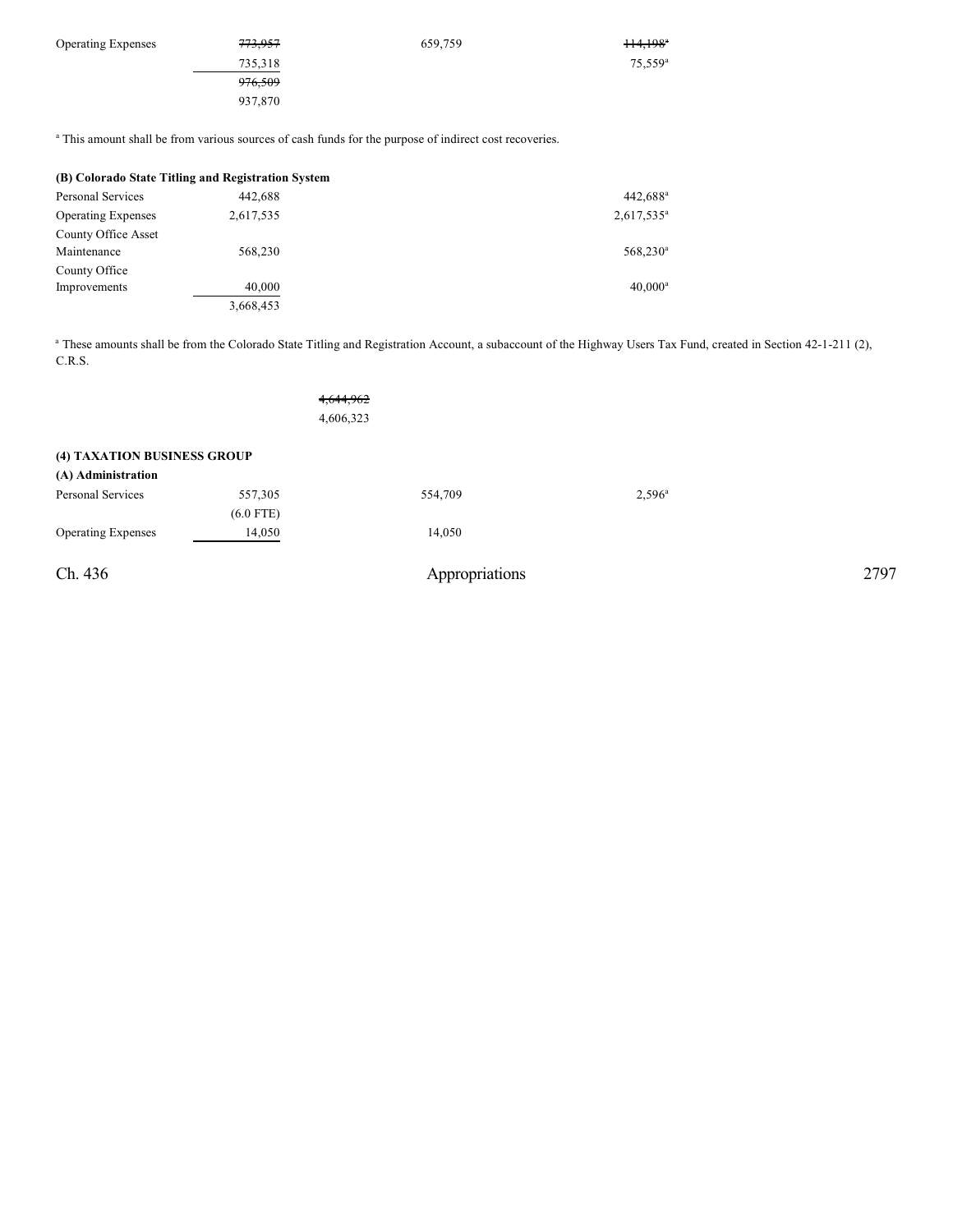|                           |              |                               | <b>APPROPRIATION FROM</b>                      |                             |                                       |                                |  |  |  |
|---------------------------|--------------|-------------------------------|------------------------------------------------|-----------------------------|---------------------------------------|--------------------------------|--|--|--|
| ITEM &<br><b>SUBTOTAL</b> | <b>TOTAL</b> | <b>GENERAL</b><br><b>FUND</b> | <b>GENERAL</b><br><b>FUND</b><br><b>EXEMPT</b> | <b>CASH</b><br><b>FUNDS</b> | <b>REAPPROPRIATED</b><br><b>FUNDS</b> | <b>FEDERAL</b><br><b>FUNDS</b> |  |  |  |
|                           | \$           |                               |                                                | S                           | D                                     |                                |  |  |  |
| 571,355                   |              |                               |                                                |                             |                                       |                                |  |  |  |

<sup>a</sup> This amount shall be for the purpose of indirect cost recoveries and shall be from the Highway Users Tax Fund, created in Section 43-4-201 (1) (a), C.R.S., appropriated pursuant to Section 43-4-201 (3) (a) (V), C.R.S., and exempt from the statutory limit in Section 43-4-201 (3) (a) (III) (C), C.R.S.

| (B) Taxation and Compliance Division |              |               |                     |                   |                |
|--------------------------------------|--------------|---------------|---------------------|-------------------|----------------|
| Personal Services                    | 15,799,458   | 15,593,283    | 52,090 <sup>a</sup> | $154,085^{\rm b}$ |                |
|                                      |              | $(224.3$ FTE) |                     |                   |                |
| <b>Operating Expenses</b>            | 1,054,468    | 1,044,002     | $10,466^{\rm a}$    |                   |                |
| Joint Audit Program                  | 131,244      | 131,244       |                     |                   |                |
| Mineral Audit Program                | 890,388      |               |                     | $66,000^\circ$    | $824,388(I)^d$ |
|                                      | $(10.2$ FTE) |               |                     |                   |                |
|                                      | 17,875,558   |               |                     |                   |                |

<sup>a</sup> These amounts shall be from the Tobacco Tax Enforcement Cash Fund created in Section 39-28-107 (1) (b), C.R.S.

 $<sup>b</sup>$  This amount shall be from the Mineral Audit Program for indirect cost recoveries.</sup>

<sup>c</sup> Of this amount, \$65,500 shall be from the State Board of Land Commissioners in the Department of Natural Resources, pursuant to Section 36-1-145 (2) (b), C.R.S., and \$500 shall be from the Oil and Gas Conservation Commission in the Department of Natural Resources.

<sup>d</sup> This amount includes \$154,085 of indirect cost recoveries and is provided for informational purposes only.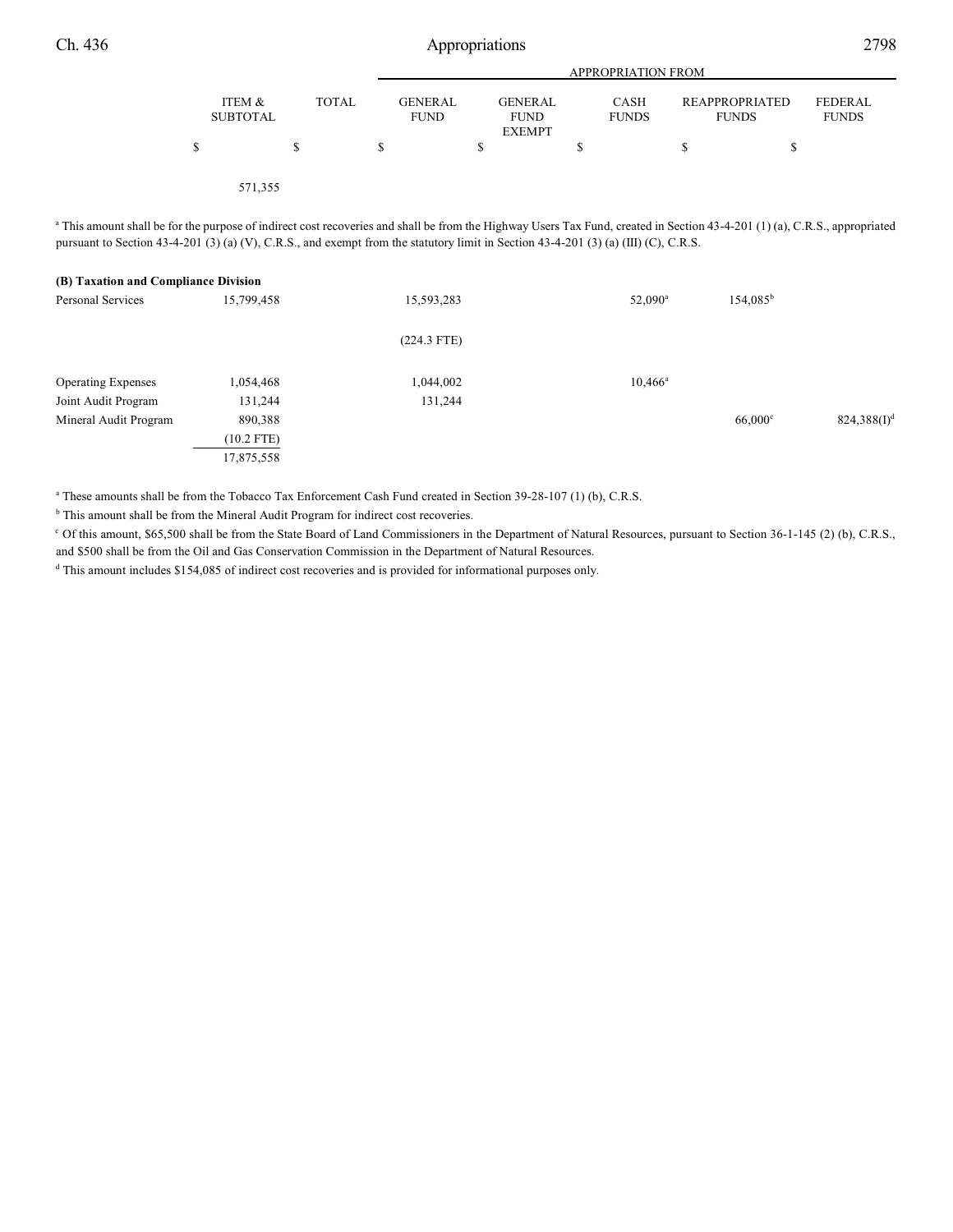| (C) Taxpayer Service Division |           |              |                     |
|-------------------------------|-----------|--------------|---------------------|
| Personal Services             | 4.642.888 | 4.544.303    | 98,585 <sup>a</sup> |
|                               |           | $(75.4$ FTE) |                     |
| <b>Operating Expenses</b>     | 402,510   | 402.010      | 500 <sup>b</sup>    |
| <b>Fuel Tracking System</b>   | 486.594   |              | $486,594^{\circ}$   |
|                               |           |              | $(1.5$ FTE)         |
|                               | 5,531,992 |              |                     |

<sup>a</sup> Of this amount, \$68,993 shall be from the Private Letter Ruling Fund created in Section 24-35-103.5 (6), C.R.S., \$21,838 shall be from the Aviation Fund created in Section 43-10-109 (1), C.R.S., and \$7,754 shall be from the waste tire fees collected pursuant to Section 25-17-202 (2) (a), C.R.S., that are used to cover the cost of collecting the fees pursuant to Section 25-17-202 (3) (a), C.R.S.

<sup>b</sup> This amount shall be from the Private Letter Ruling Fund created in Section 24-35-103.5 (6), C.R.S.

<sup>e</sup> This amount shall be from the Highway Users Tax Fund, created in Section 43-4-201 (1) (a), C.R.S., appropriated pursuant to Section 43-4-201 (3) (a) (V), C.R.S., and exempt from the statutory limit in Section 43-4-201 (3) (a) (III) (C), C.R.S.

| (D) Tax Conferee          |            |                   |
|---------------------------|------------|-------------------|
| Personal Services         | 2,627,732  | 2,627,732         |
|                           |            | $(12.2$ FTE)      |
| <b>Operating Expenses</b> | 61,174     | 61,174            |
|                           | 2,688,906  |                   |
| (E) Special Purpose       |            |                   |
| Cigarette Tax Rebate      | 10,300,000 | $10,300,000(I)^a$ |
|                           |            |                   |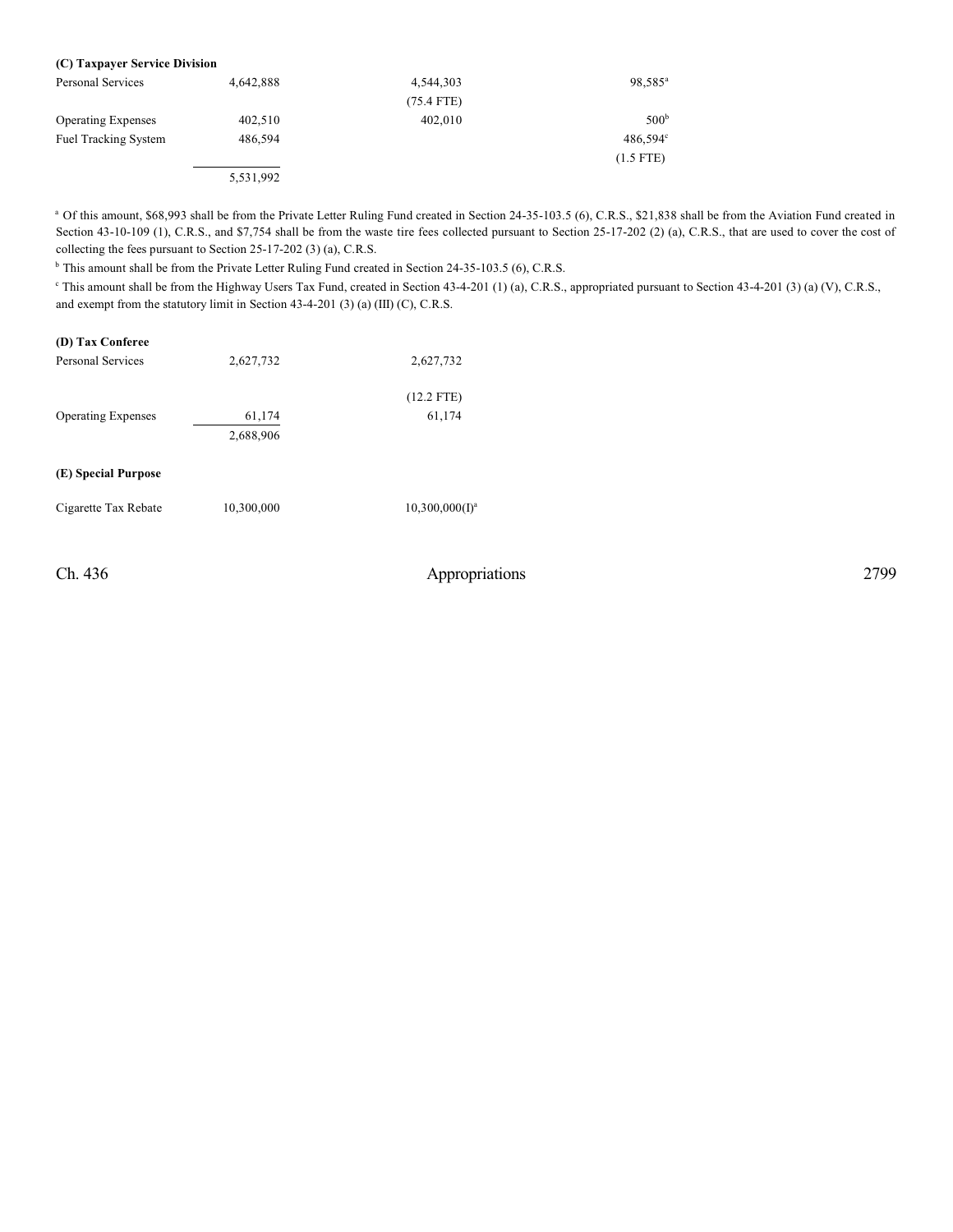|                                                                                                   |                           |              | APPROPRIATION FROM            |                                                |    |                        |                                       |                                |
|---------------------------------------------------------------------------------------------------|---------------------------|--------------|-------------------------------|------------------------------------------------|----|------------------------|---------------------------------------|--------------------------------|
|                                                                                                   | ITEM &<br><b>SUBTOTAL</b> | <b>TOTAL</b> | <b>GENERAL</b><br><b>FUND</b> | <b>GENERAL</b><br><b>FUND</b><br><b>EXEMPT</b> |    | CASH<br><b>FUNDS</b>   | <b>REAPPROPRIATED</b><br><b>FUNDS</b> | <b>FEDERAL</b><br><b>FUNDS</b> |
|                                                                                                   | \$                        | \$           | \$<br>\$                      |                                                | \$ |                        | \$<br>\$                              |                                |
| Amendment 35<br>Distribution to Local<br>Governments<br>Old Age Heat and Fuel<br>and Property Tax | 1,324,800                 |              |                               |                                                |    | 1,324,800 <sup>b</sup> |                                       |                                |
| Assistance Grant<br>Commercial Vehicle<br><b>Enterprise Sales Tax</b>                             | 7,400,000                 |              | $7,400,000(I)^c$              |                                                |    |                        |                                       |                                |
| Refund                                                                                            | 120,524                   |              |                               |                                                |    | $120,524$ <sup>d</sup> |                                       |                                |
|                                                                                                   | 19,145,324                |              |                               |                                                |    |                        |                                       |                                |

<sup>a</sup> Pursuant to Section 39-22-623 (1) (a) (II) (B), C.R.S., this amount is included in the General Appropriation Bill for informational purposes and shall not be deemed to be an appropriation subject to the limitations of Section 24-75-201.1, C.R.S., or with the limitation on state fiscal year spending imposed by Section 20 of Article X of the State Constitution.

<sup>b</sup> This amount shall be from the Tobacco Tax Cash Fund created in Section 24-22-117 (1) (a), C.R.S., which consists of revenues from additional state cigarette and tobacco taxes imposed pursuant to Section 21 of Article X of the State Constitution. This amount is thus not subject to the limitation on state fiscal year spending imposed by Section 20 of Article X of the State Constitution.

<sup>c</sup> Pursuant to Section 39-31-102 (1), C.R.S., this amount shall be included in the General Appropriation Bill for informational purposes and shall not be deemed to be an appropriation subject to the limitations of Section 24-75-201.1, C.R.S., or with the limitation on state fiscal year spending imposed by Section 20 of Article X of the State Constitution.

<sup>d</sup> This amount shall be from the Commercial Vehicle Enterprise Tax Fund created in Section 42-1-225 (1), C.R.S.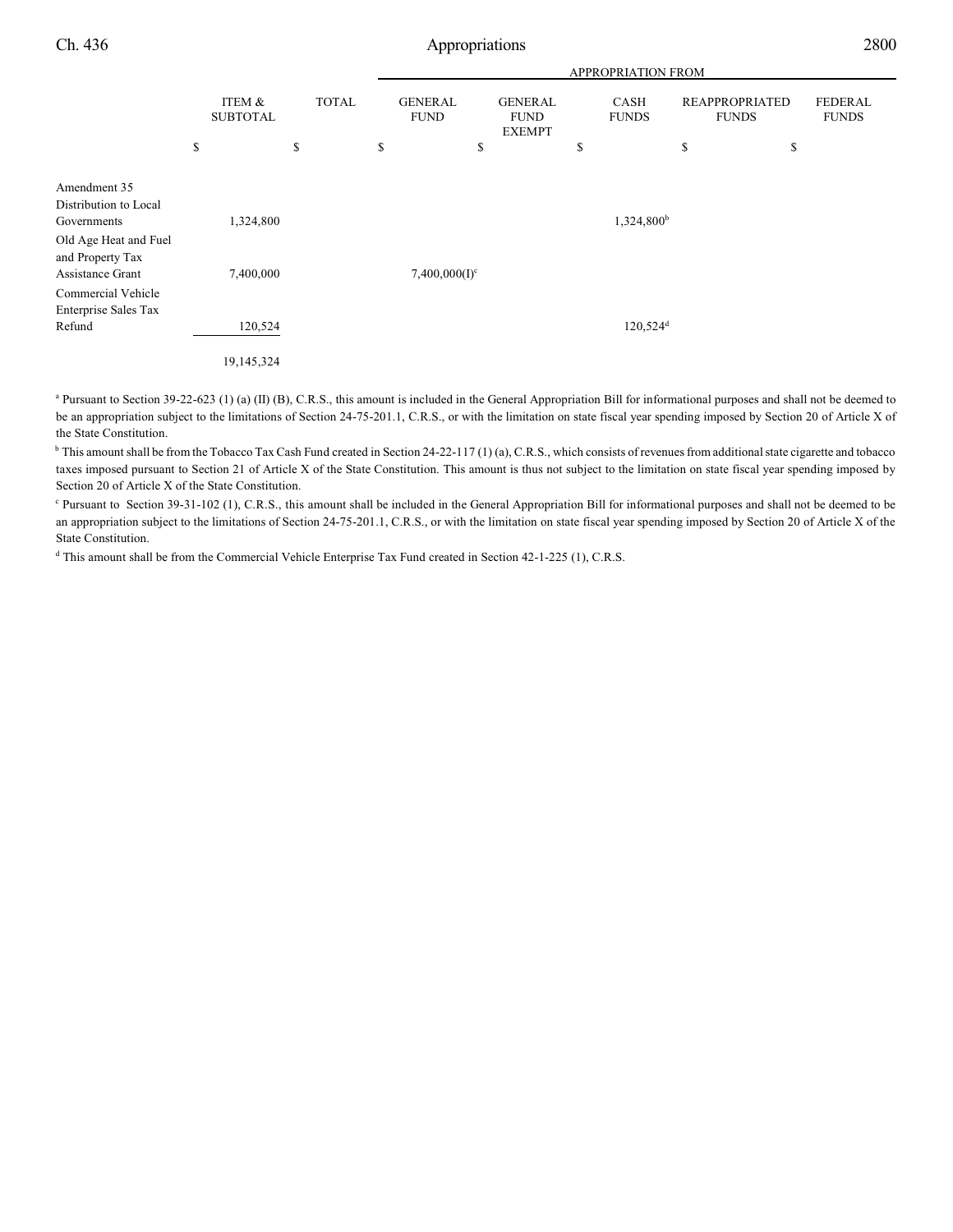## **(5) DIVISION OF MOTOR VEHICLES**

**(A) Administration**

| (A) Administration        |              |         |                        |
|---------------------------|--------------|---------|------------------------|
| Personal Services         | 914,985      | 382,787 | $532,198$ <sup>a</sup> |
|                           |              | 379,556 | 535,429 <sup>a</sup>   |
|                           | $(11.0$ FTE) |         |                        |
| <b>Operating Expenses</b> | 54.250       | 33,404  | $20,846$ <sup>*</sup>  |
|                           |              | 34,784  | $19.466^{\circ}$       |
|                           | 969,235      |         |                        |

<sup>a</sup> These amounts shall be from the following funds for the purposes of indirect cost recoveries: \$222,361 shall be from the Highway Users Tax Fund, created in Section 43-4-201 (1) (a), C.R.S., and appropriated pursuant to Section 43-4-201 (3) (a) (III) (C), C.R.S., \$194,834 \$156,404 shall be from the Licensing Services Cash Fund created in Section 42-2-114.5 (1), C.R.S., \$79,151 \$88,229 shall be from the Colorado State Titling and Registration Account, a subaccount of the Highway Users Tax Fund, created in Section 42-1-211 (2), C.R.S.,  $\frac{24,509}{3,268}$  shall be from the Department of Revenue Subaccount of the AIR Account in the Highway Users Tax Fund created in Section 42-3-304 (18) (c), C.R.S.,  $$10,604$  \$36,750 shall be from the Driver's License Administrative Revocation Account, a subaccount of the Highway Users Tax Fund, created in Section 42-2-132 (4) (b) (I) (A), C.R.S., \$9,655 \$7,883 shall be from the First Time Drunk Driving Offender Account of the Highway Users Tax Fund created in Section 42-2-132 (4) (b) (II) (A), C.R.S., and \$1,930 shall be from the Motorist Insurance Identification Account, a subaccount of the Highway Users Tax Fund, created in Section 42-3-304 (18) (d) (I), C.R.S. C.R.S.

| (B) Driver and Vehicle Services |                       |           |                          |  |  |  |  |  |
|---------------------------------|-----------------------|-----------|--------------------------|--|--|--|--|--|
| Personal Services               | 16,455,915            | 9,449,164 | $7,006,751$ <sup>a</sup> |  |  |  |  |  |
|                                 | 16,401,812            |           | 6,952,648 <sup>a</sup>   |  |  |  |  |  |
|                                 | $(350.1 \text{ FFE})$ |           |                          |  |  |  |  |  |
|                                 | $(348.9$ FTE)         |           |                          |  |  |  |  |  |
| <b>Operating Expenses</b>       | 1,682,732             | 1,216,876 | $465.856$ <sup>a</sup>   |  |  |  |  |  |
|                                 |                       |           |                          |  |  |  |  |  |
|                                 |                       |           |                          |  |  |  |  |  |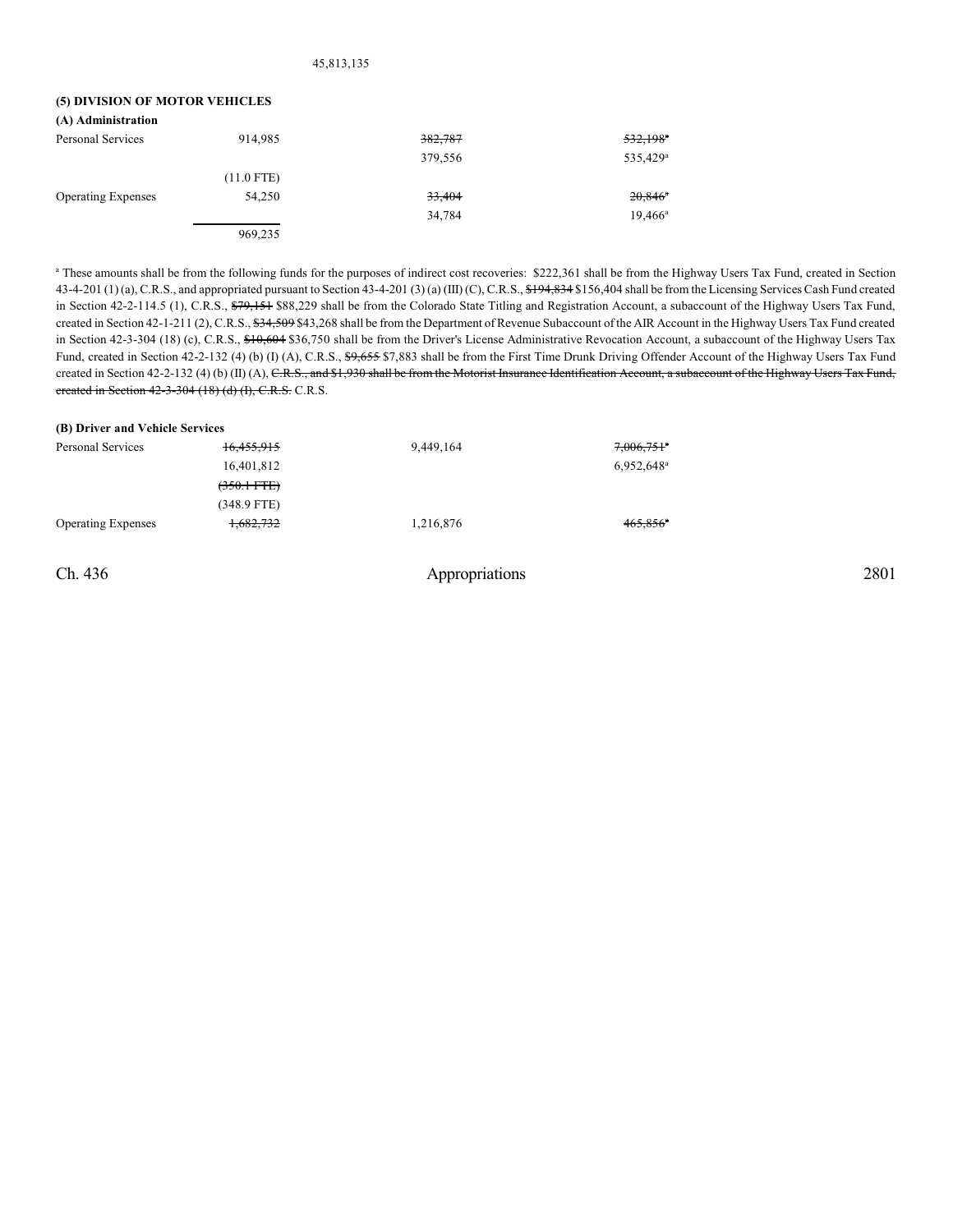|                        |    |                                       |    |  | APPROPRIATION FROM |                 |  |    |                      |              |                               |  |                                                |  |                             |                                       |                                |
|------------------------|----|---------------------------------------|----|--|--------------------|-----------------|--|----|----------------------|--------------|-------------------------------|--|------------------------------------------------|--|-----------------------------|---------------------------------------|--------------------------------|
|                        |    | ITEM &                                |    |  |                    | <b>SUBTOTAL</b> |  |    |                      | <b>TOTAL</b> | <b>GENERAL</b><br><b>FUND</b> |  | <b>GENERAL</b><br><b>FUND</b><br><b>EXEMPT</b> |  | <b>CASH</b><br><b>FUNDS</b> | <b>REAPPROPRIATED</b><br><b>FUNDS</b> | <b>FEDERAL</b><br><b>FUNDS</b> |
|                        | \$ |                                       | \$ |  | \$                 | \$              |  | \$ |                      | \$           | \$                            |  |                                                |  |                             |                                       |                                |
| Drivers License        |    | 1,676,390                             |    |  |                    |                 |  |    | 459,514 <sup>a</sup> |              |                               |  |                                                |  |                             |                                       |                                |
| Documents              |    | 4,314,318                             |    |  | 3,561,141          |                 |  |    | $753,177^b$          |              |                               |  |                                                |  |                             |                                       |                                |
| License Plate Ordering |    | 5,295,416<br>27,748,381<br>27,687,936 |    |  |                    |                 |  |    | $5,295,416^{\circ}$  |              |                               |  |                                                |  |                             |                                       |                                |

<sup>a</sup> These amounts reflect direct program costs from the following sources: \$4,211,584 shall be from the Licensing Services Cash Fund created in Section 42-2-114.5 (1), C.R.S., \$2,312,690 shall be from the Driver's License Administrative Revocation Account, a subaccount of the Highway Users Tax Fund created in Section 42-2-132 (4) (b) (I) (A), C.R.S., \$337,283 shall be from the Colorado State Titling and Registration Account created in Section 42-1-211 (2), C.R.S., \$233,708 shall be from the Defensive Driving School Fund created in Section 42-1-223 (1), C.R.S., \$217,183 shall be from administrative processing fees associated with outstanding judgments and warrants collected pursuant to Section 42-2-118 (3) (c), C.R.S., \$75,832 shall be from the penalty assessments collected and retained for administrative purposes pursuant to Section 42-1-217 (2), C.R.S., \$60,445 shall be from the County Jail Identification Processing Unit Fund created in Section 42-2-312, C.R.S., \$17,926 \$17,926 shall be from the Disabled Parking Education and Enforcement Fund created in Section 42-1-226 C.R.S., \$3,956 shall be from the Auto Dealers License Fund created in Section 12-6-123 (1), C.R.S., and \$2,000 shall be from the Persistent Drunk Driver Cash Fund created in Section 42-3-303 (1), C.R.S.

 $<sup>b</sup>$  This amount shall be from the Identification Security Fund created in Section 42-1-220 (1), C.R.S.</sup>

 $\degree$  Of this amount, \$5,258,816 shall be from the License Plate Cash Fund created in Section 42-3-301 (1) (b), C.R.S. and \$36,600 shall be from the Disabled Parking Education and Enforcement Fund created in Section 42-1-226 C.R.S.

#### **(C) Vehicle Emissions**

Personal Services 1,081,868

1,081,868<sup>a</sup>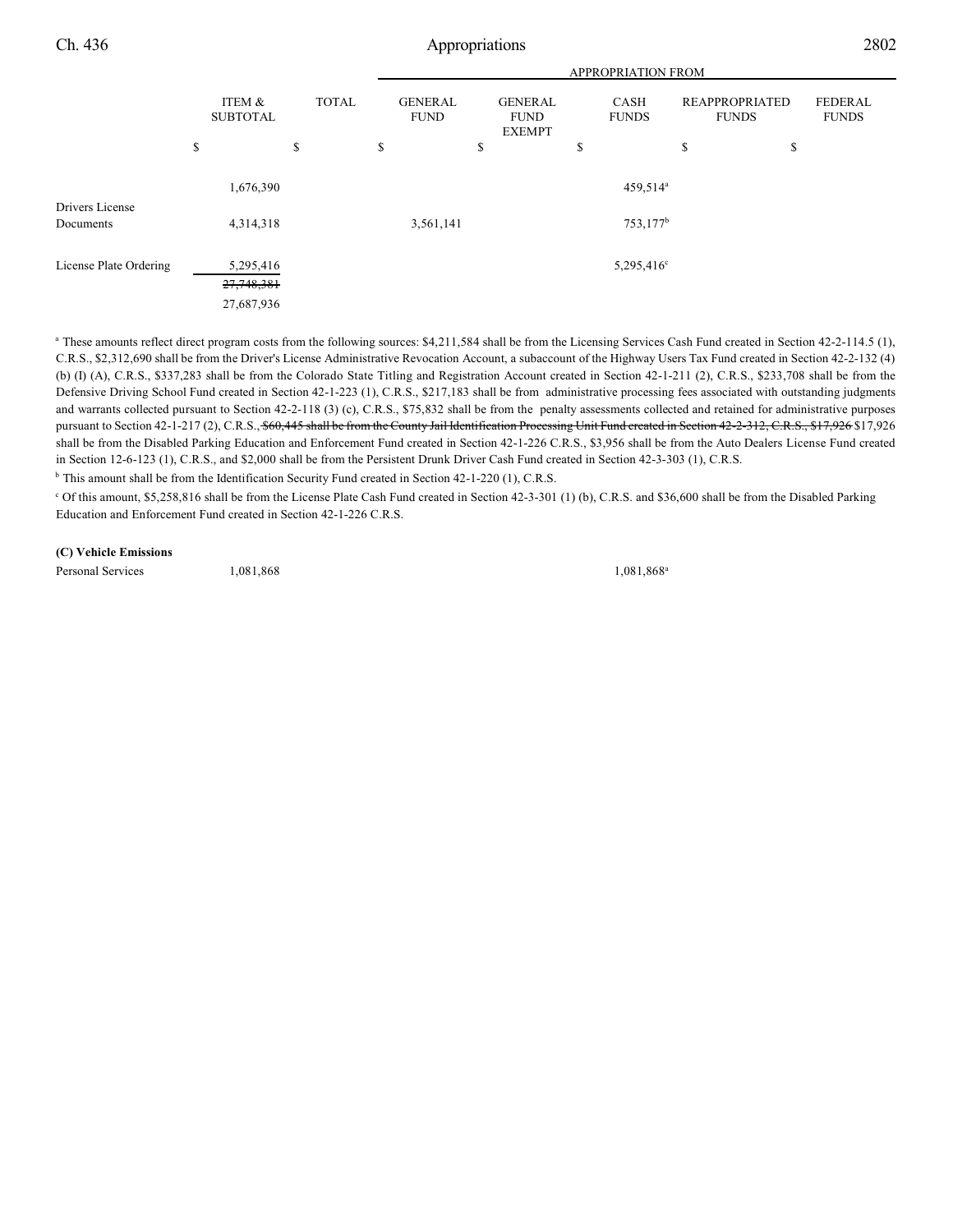|                           |           | $(15.0$ FTE)                                                                                                                                                                |
|---------------------------|-----------|-----------------------------------------------------------------------------------------------------------------------------------------------------------------------------|
| <b>Operating Expenses</b> | 86,825    | $86,825^{\circ}$                                                                                                                                                            |
|                           | 1,168,693 |                                                                                                                                                                             |
|                           |           | <sup>a</sup> These amounts shall be from the Department of Revenue Subaccount of the AIR Account of the Highway Users Tax Fund created in Section 42-3-304 (18) (c), C.R.S. |
| (D) Titles                |           |                                                                                                                                                                             |
| <b>Personal Services</b>  | 1,633,045 | $1,633,045^a$                                                                                                                                                               |
|                           |           | $(32.1$ FTE)                                                                                                                                                                |
| <b>Operating Expenses</b> | 305,574   | 305,574 <sup>a</sup>                                                                                                                                                        |
|                           | 1,938,619 |                                                                                                                                                                             |
| C.R.S.                    |           | <sup>a</sup> These amounts shall be from the Colorado State Titling and Registration Account, a subaccount of the Highway Users Tax Fund, created in Section 42-1-211 (2),  |

#### **(E) Motorist Insurance Identification Database Program**

| Motorist Insurance             |         |                      |
|--------------------------------|---------|----------------------|
| <b>Identification Database</b> |         |                      |
| Program                        | 330,517 | 330,517 <sup>a</sup> |
|                                |         | $(1.0$ FTE)          |
|                                | 330,517 |                      |
|                                |         |                      |

<sup>a</sup> This amount shall be from the Motorist Insurance Identification Account, a subaccount of the Highway Users Tax Fund, created in Section 42-3-304 (18) (d) (I), C.R.S.

## **(F) Ignition Interlock Program**

Personal Services 211,931 211,931

Ch. 436 Appropriations 2803

 $211,931$ <sup>a</sup>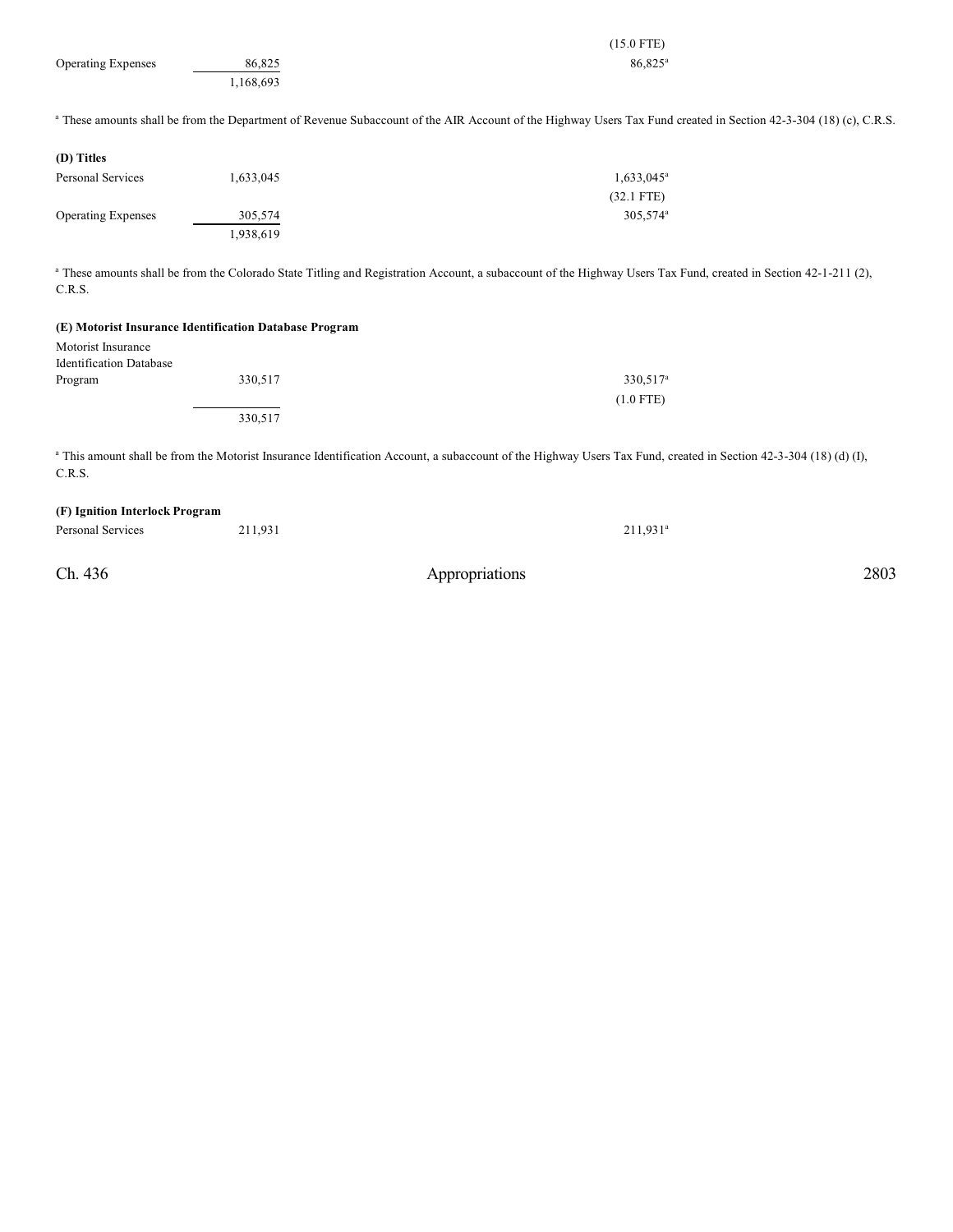|                           | <b>APPROPRIATION FROM</b>                 |    |    |                               |    |                                         |                        |    |                                |                         |
|---------------------------|-------------------------------------------|----|----|-------------------------------|----|-----------------------------------------|------------------------|----|--------------------------------|-------------------------|
|                           | ITEM &<br><b>TOTAL</b><br><b>SUBTOTAL</b> |    |    | <b>GENERAL</b><br><b>FUND</b> |    | GENERAL<br><b>FUND</b><br><b>EXEMPT</b> | CASH<br><b>FUNDS</b>   |    | REAPPROPRIATED<br><b>FUNDS</b> | FEDERAL<br><b>FUNDS</b> |
|                           | \$                                        | \$ | \$ |                               | \$ |                                         | \$                     | S. | ъ                              |                         |
|                           |                                           |    |    |                               |    |                                         | $(5.0$ FTE)            |    |                                |                         |
| <b>Operating Expenses</b> | 934,842                                   |    |    |                               |    |                                         | $934,842$ <sup>a</sup> |    |                                |                         |
|                           | 1,146,773                                 |    |    |                               |    |                                         |                        |    |                                |                         |

<sup>a</sup> These amounts shall be from the First Time Drunk Driving Offender Account of the Highway Users Tax Fund created in Section 42-2-132 (4) (b) (II) (A), C.R.S.

33,302,218 33,241,773

| <b>(6) MOTOR CARRIER SERVICES DIVISION</b> |               |           |         |                          |
|--------------------------------------------|---------------|-----------|---------|--------------------------|
| Personal Services                          | 7,030,595     |           | 554,308 | $6,476,287$ <sup>a</sup> |
|                                            | 7,035,343     |           | 559,056 |                          |
|                                            | $(124.1$ FTE) |           |         |                          |
| <b>Operating Expenses</b>                  | 537,917       |           | 38,045  | 499,872 <sup>a</sup>     |
| Fixed and Mobile                           |               |           |         |                          |
| Port Maintenance                           | 221,545       |           |         | $221,545^{\circ}$        |
| Hazardous Materials                        |               |           |         |                          |
| Permitting Program                         | 210,210       |           |         | $210,210^b$              |
|                                            |               |           |         | $(3.7$ FTE)              |
|                                            |               | 8,000,267 |         |                          |
|                                            |               | 8,005,015 |         |                          |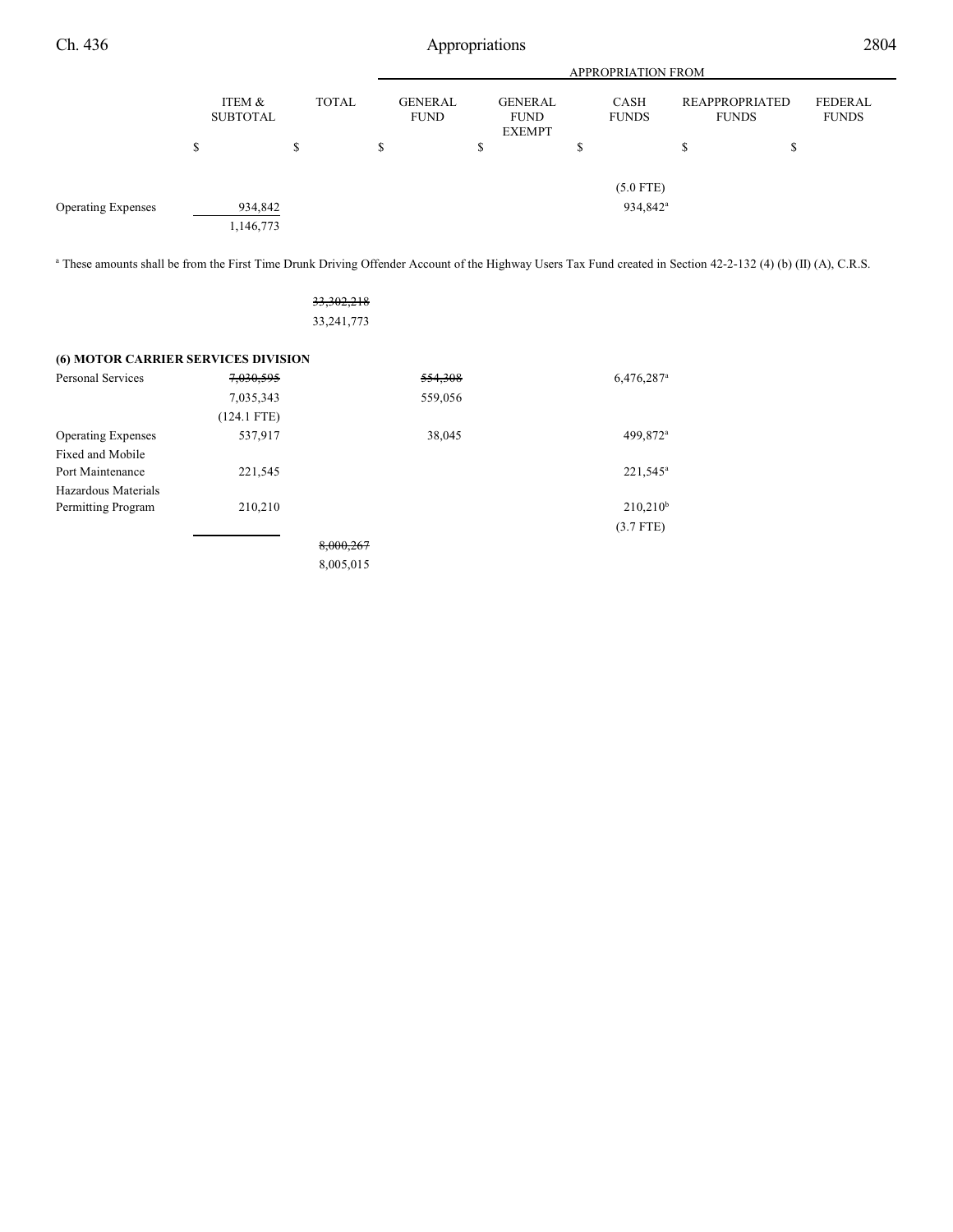<sup>a</sup> These amounts shall be from the Highway Users Tax Fund, created in Section 43-4-201 (1) (a), C.R.S., and appropriated pursuant to Section 43-4-201 (3) (a) (III) (C), C.R.S.

<sup>b</sup> This amount shall be from the Hazardous Materials Safety Fund created in Section 42-20-107 (1), C.R.S.

| (7) ENFORCEMENT BUSINESS<br><b>GROUP</b> |             |        |                        |                       |
|------------------------------------------|-------------|--------|------------------------|-----------------------|
| (A) Administration                       |             |        |                        |                       |
| Personal Services                        | 629,903     | 13,810 | $518,098$ <sup>a</sup> | $97,995$ <sup>b</sup> |
|                                          |             | 54,754 | $453,046^a$            | $122,103^b$           |
|                                          | $(8.0$ FTE) |        |                        |                       |
| <b>Operating Expenses</b>                | 12,780      | 598    | $10,940$ <sup>a</sup>  | $1,242$ <sup>b</sup>  |
|                                          |             | 1,111  | $9,192^a$              | $2,477^b$             |
|                                          | 642.683     |        |                        |                       |

<sup>a</sup> These amounts shall be from the following funds for the purpose of indirect cost recoveries: \$213,457 shall be from the Medical Marijuana License Cash Fund created in Section 12-43.3-501 (1), C.R.S., \$104,093 \$83,331 shall be from the Driver's License Administrative Revocation Account, a subaccount of the Highway Users Tax Fund, created in Section 42-2-132 (4) (b) (I) (A), C.R.S.,  $\frac{676}{3101}$ , 767 \$148,298 shall be from the Auto Dealers License Fund created in Section 12-6-123 (1), C.R.S.,  $\frac{675}{742}$ \$137,079 shall be from the Liquor Enforcement Division and State Licensing Authority Cash Fund created in Section 24-35-401, C.R.S., and \$33,979 \$93,530 shall be from the Racing Cash Fund created in Section 12-60-205 (1), C.R.S.

<sup>b</sup> These amounts shall be from the Limited Gaming Fund created in Section 12-47.1-701 (1), C.R.S. and transferred from the Limited Gaming Division.

| (B) Limited Gaming Division <sup>50</sup> |           |                  |  |  |  |  |
|-------------------------------------------|-----------|------------------|--|--|--|--|
| Personal Services                         | 6.784.591 | $6,784,591(1)^a$ |  |  |  |  |
|                                           |           | $(85.4$ FTE)     |  |  |  |  |
| <b>Operating Expenses</b>                 | 1.332.689 | $1,332,689(1)^a$ |  |  |  |  |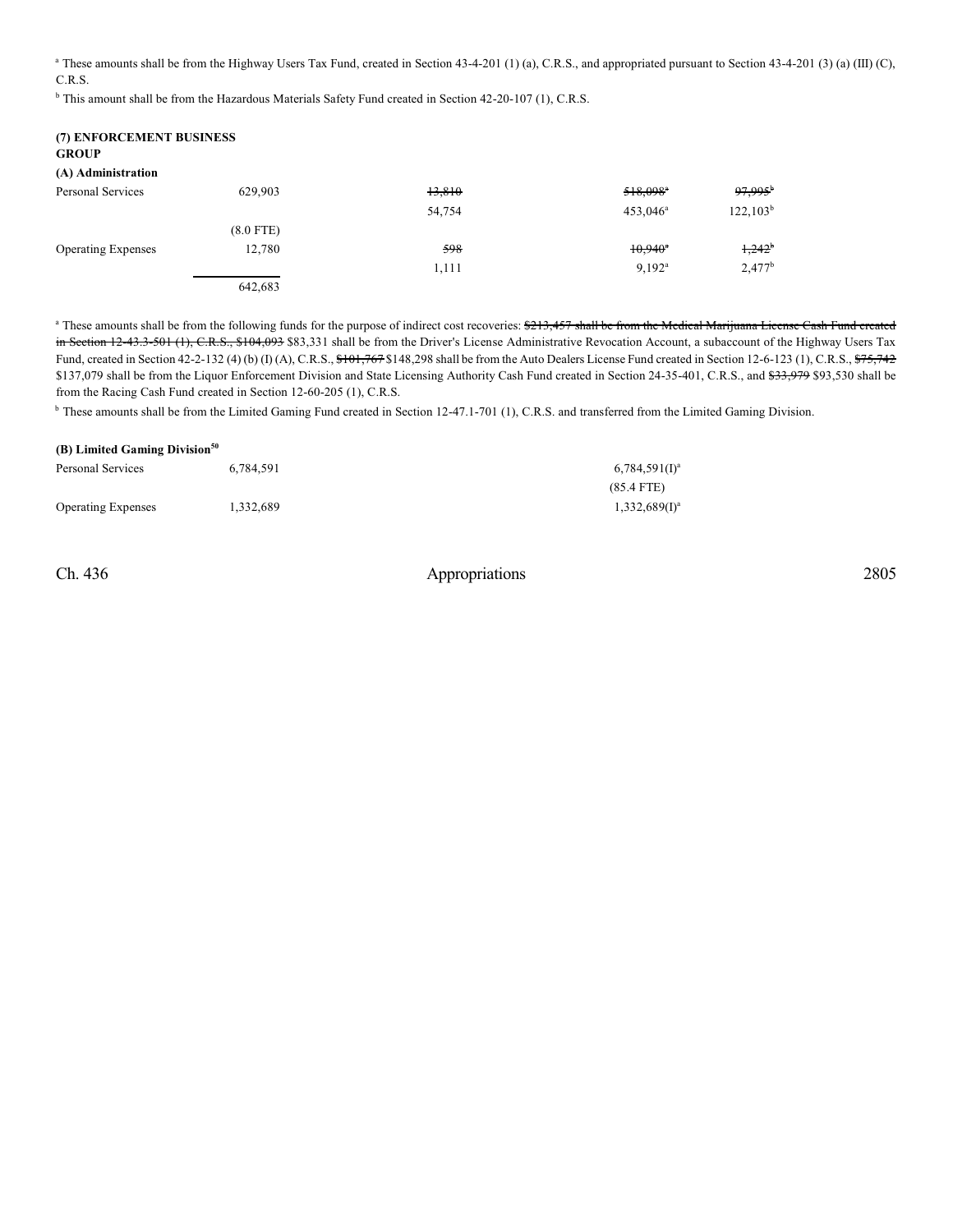|                                 |                           |              | <b>APPROPRIATION FROM</b>     |                                                |                             |                                       |                                |
|---------------------------------|---------------------------|--------------|-------------------------------|------------------------------------------------|-----------------------------|---------------------------------------|--------------------------------|
|                                 | ITEM &<br><b>SUBTOTAL</b> | <b>TOTAL</b> | <b>GENERAL</b><br><b>FUND</b> | <b>GENERAL</b><br><b>FUND</b><br><b>EXEMPT</b> | <b>CASH</b><br><b>FUNDS</b> | <b>REAPPROPRIATED</b><br><b>FUNDS</b> | <b>FEDERAL</b><br><b>FUNDS</b> |
|                                 | \$                        | \$           | \$                            | \$                                             | \$                          | \$<br>\$                              |                                |
| Payments to Other               |                           |              |                               |                                                |                             |                                       |                                |
| <b>State Agencies</b>           | 3,853,589                 |              |                               |                                                | $3,853,589(1)^a$            |                                       |                                |
| Distribution to Gaming          |                           |              |                               |                                                |                             |                                       |                                |
| Cities and Counties             | 23,788,902                |              |                               |                                                | $23,788,902(1)^a$           |                                       |                                |
| <b>Indirect Cost Assessment</b> | 445,045                   |              |                               |                                                | $445,045(f)^a$              |                                       |                                |
|                                 | 535,504                   |              |                               |                                                | $535,504(I)^a$              |                                       |                                |
|                                 | 36,204,816                |              |                               |                                                |                             |                                       |                                |
|                                 | 36,295,275                |              |                               |                                                |                             |                                       |                                |

<sup>a</sup> These amounts shall be from the Limited Gaming Fund created in Section 12-47.1-701 (1), C.R.S. These moneys are included for informational purposes pursuant to Section 9 (5) (b) (I) of Article XVIII of the State Constitution and Section 12-47.1-701 (1) (b) (I), C.R.S. that specify that the State Treasurer is authorized to pay all ongoing expenses of the Limited Gaming Commission related to the administration of Limited Gaming, and that such payments shall not be conditioned on any appropriation by the General Assembly.

#### **(C) Liquor and Tobacco Enforcement Division**

| Personal Services         | 2.140.010 | 138,013 | $2.001.997^{\text{a}}$ |
|---------------------------|-----------|---------|------------------------|
|                           |           |         | $(26.5$ FTE)           |
| <b>Operating Expenses</b> | 87.705    | 7.201   | $80.504^{\circ}$       |
|                           | 2,227,715 |         |                        |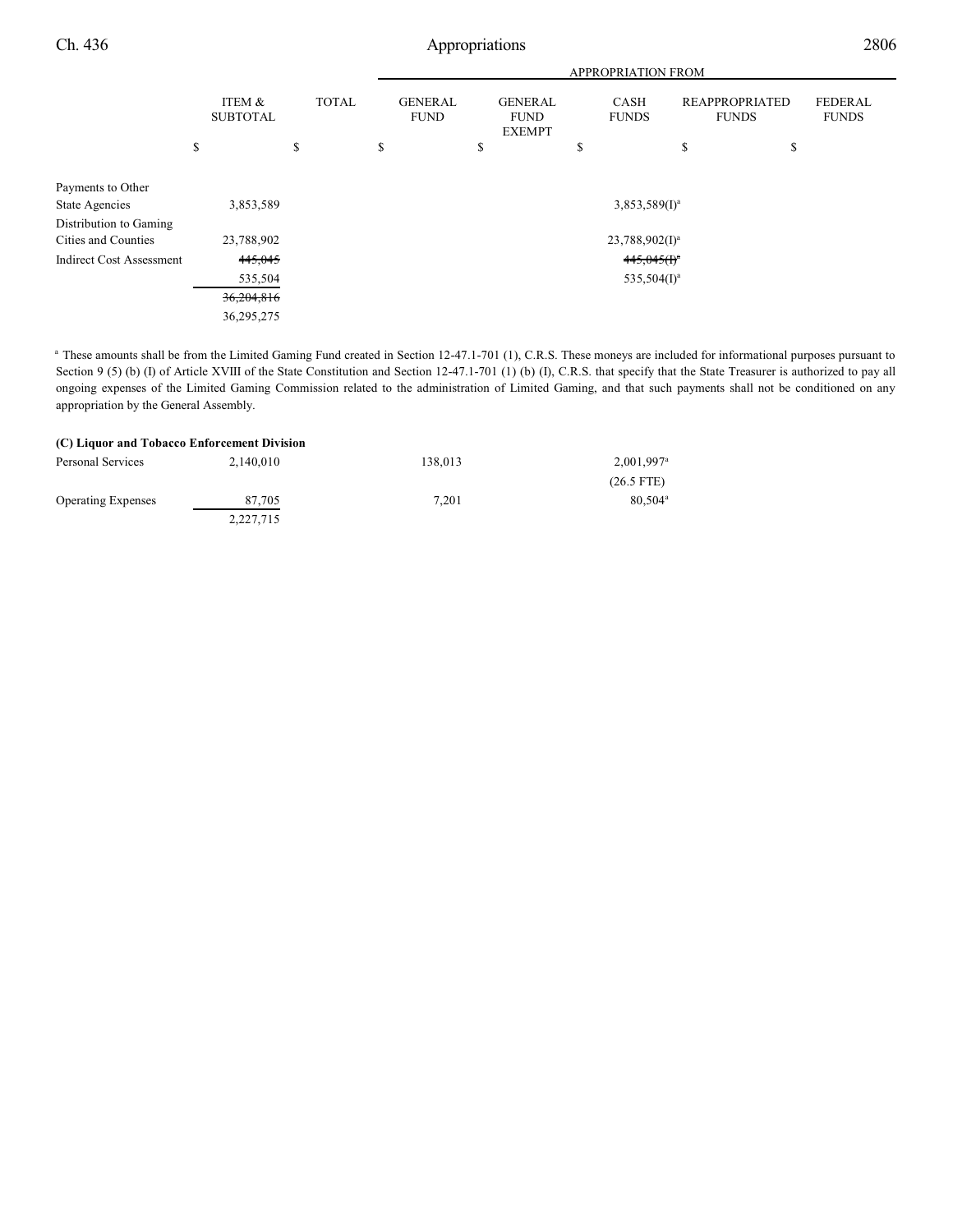<sup>a</sup> Of these amounts, \$1,703,855 shall be from the Liquor Enforcement Division and State Licensing Authority Cash Fund created in Section 24-35-401, C.R.S., \$350,000 shall be from the Tobacco Education Programs Fund created in Section 24-22-117 (2) (c) (I), C.R.S., which consists of revenues from additional state cigarette and tobacco taxes imposed pursuant to Section 21 of Article X of the State Constitution and thus is not subject to the limitation on state fiscal year spending imposed by Article X, Section 20 of the State Constitution pursuant to Section 21 (4) of Article X of the State Constitution, and \$28,646 shall be from the Reduced Cigarette Ignition Propensity Standards and Firefighter Protection Act Enforcement Fund created in Section 24-33.5-1214 (3) (f), C.R.S.

| (D) Division of Racing Events |           |                      |
|-------------------------------|-----------|----------------------|
| Personal Services             | 1,124,123 | $1,124,123^a$        |
|                               |           | $(8.7$ FTE)          |
| <b>Operating Expenses</b>     | 222,577   | 222,577 <sup>b</sup> |
| Purses and Breeders           |           |                      |
| Awards                        | 1,400,000 | $1,400,000^{\circ}$  |
|                               | 2,746,700 |                      |

 $^{\circ}$  This amount shall be from the Racing Cash Fund created in Section 12-60-205 (1), C.R.S.

<sup>b</sup> Of this amount \$197,577 shall be from the Racing Cash Fund created in Section 12-60-205 (1), C.R.S. and \$25,000 shall be from application fees pursuant to Section 12-60-506 (1), C.R.S.

This amount shall be from racing tax revenues deposited into the Horse Breeders' and Owners' Awards and Supplemental Purse Fund created in Section 12-60-704 (1), C.R.S.

### **(E) Hearings Division**

| Personal Services         | 2.182.046 | 178.955 | $2,003,091$ <sup>a</sup> |
|---------------------------|-----------|---------|--------------------------|
|                           |           |         | $(29.4$ FTE)             |
| <b>Operating Expenses</b> | 101.408   | 2.470   | 98.938 <sup>a</sup>      |
|                           | 2.283.454 |         |                          |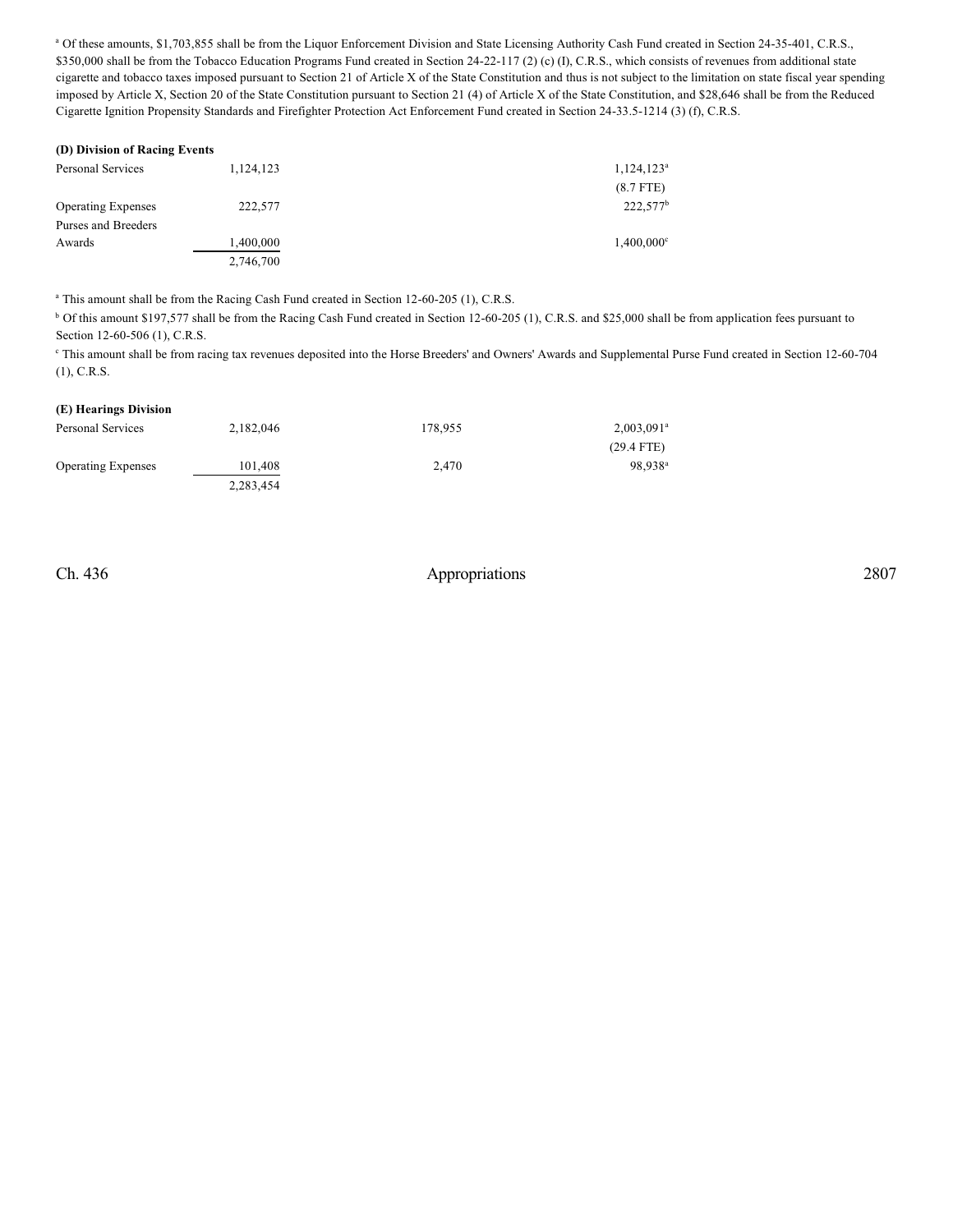|                           |       | <b>APPROPRIATION FROM</b>     |                                         |                             |                                |                         |
|---------------------------|-------|-------------------------------|-----------------------------------------|-----------------------------|--------------------------------|-------------------------|
| ITEM &<br><b>SUBTOTAL</b> | TOTAL | <b>GENERAL</b><br><b>FUND</b> | GENERAL<br><b>FUND</b><br><b>EXEMPT</b> | <b>CASH</b><br><b>FUNDS</b> | REAPPROPRIATED<br><b>FUNDS</b> | FEDERAL<br><b>FUNDS</b> |
|                           |       |                               |                                         |                             |                                |                         |

<sup>a</sup> These amounts shall be from the Driver's License Administrative Revocation Account, a subaccount of the Highway Users Tax Fund, created in Section 42-2-132 (4) (b) (I) (A), C.R.S.

#### **(F) Motor Vehicle Dealer Licensing Board**

| Personal Services         | 1,782,358 | 1,782,358 <sup>a</sup> |
|---------------------------|-----------|------------------------|
|                           |           | $(26.2$ FTE)           |
| <b>Operating Expenses</b> | 119,023   | $119.023^a$            |
|                           | 1,901,381 |                        |

<sup>a</sup> These amounts shall be from the Auto Dealers License Fund created in Section 12-6-123 (1), C.R.S.

#### **(G) Medical Marijuana Enforcement** Medical Marijuana Enforcement 5,653,838 5,653,838 5,653,838 5,653,838<sup>a</sup> (55.2 FTE) 5,653,838

<sup>a</sup> This amount shall be from the Medical Marijuana License Cash Fund created in Section 12-43.3-501 (1), C.R.S.

51,660,587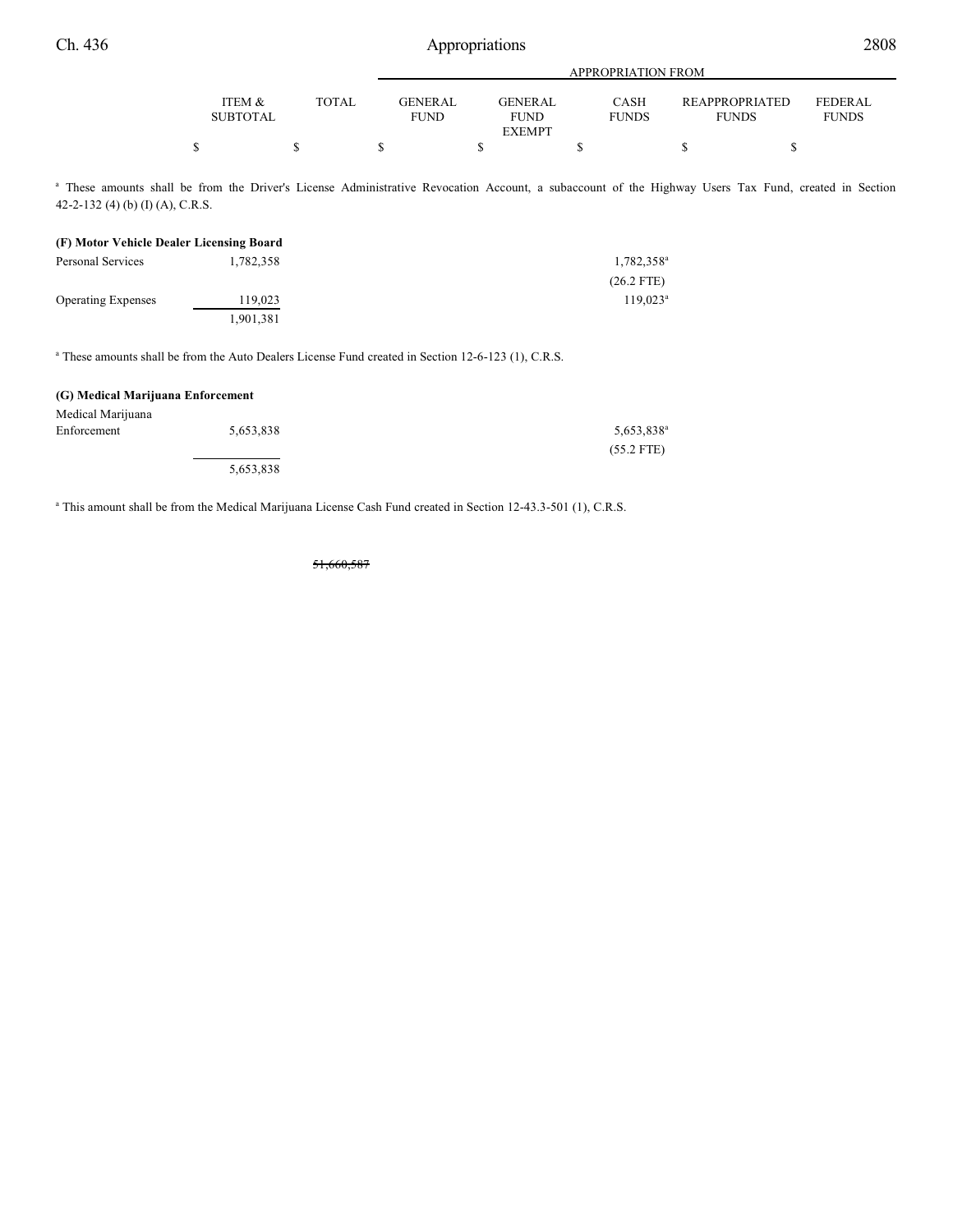## 51,751,046

### **(8) STATE LOTTERY DIVISION**

| Personal Services               | 8,881,413  |              | 8,881,413 <sup>a</sup>  |
|---------------------------------|------------|--------------|-------------------------|
|                                 |            |              | $(117.1$ FTE)           |
| <b>Operating Expenses</b>       | 1,203,156  |              | $1,203,156^a$           |
| Payments to Other               |            |              |                         |
| State Agencies                  | 239,410    |              | $239,410^a$             |
| Travel                          | 113,498    |              | $113,498^a$             |
| Marketing and                   |            |              |                         |
| Communications                  | 14,700,000 |              | $14,700,000^a$          |
| Multi-State Lottery Fees        | 177,433    |              | $177,433^a$             |
| Vendor Fees                     | 12,571,504 |              | 12,571,504 <sup>a</sup> |
| <b>Retailer Compensation</b>    | 52,241,350 |              | 52,241,350 <sup>a</sup> |
| <b>Ticket Costs</b>             | 6,578,000  |              | 6,578,000 <sup>a</sup>  |
| Research                        | 250,000    |              | $250,000^a$             |
| <b>Indirect Cost Assessment</b> | 378,422    |              | $378,422$ <sup>*</sup>  |
|                                 | 435,192    |              | 435,192 <sup>a</sup>    |
|                                 |            | 97, 334, 186 |                         |
|                                 |            | 97,390,956   |                         |

 $^{\circ}$  These amounts shall be from the Lottery Fund created in Section 24-35-210 (1), C.R.S.

| Ch. 436                |               | Appropriations            |                            |                        | 2809       |
|------------------------|---------------|---------------------------|----------------------------|------------------------|------------|
|                        | \$296,955,756 | $$95.529.782^a$           | $$198.959.905^b$           | \$1,641,681            |            |
| (REVENUE)              | \$296,857,697 | <del>\$95,804,403</del> * | \$198,734,454 <sup>b</sup> | <del>\$1,494,452</del> | \$824.388° |
| <b>TOTALS PART XIX</b> |               |                           |                            |                        |            |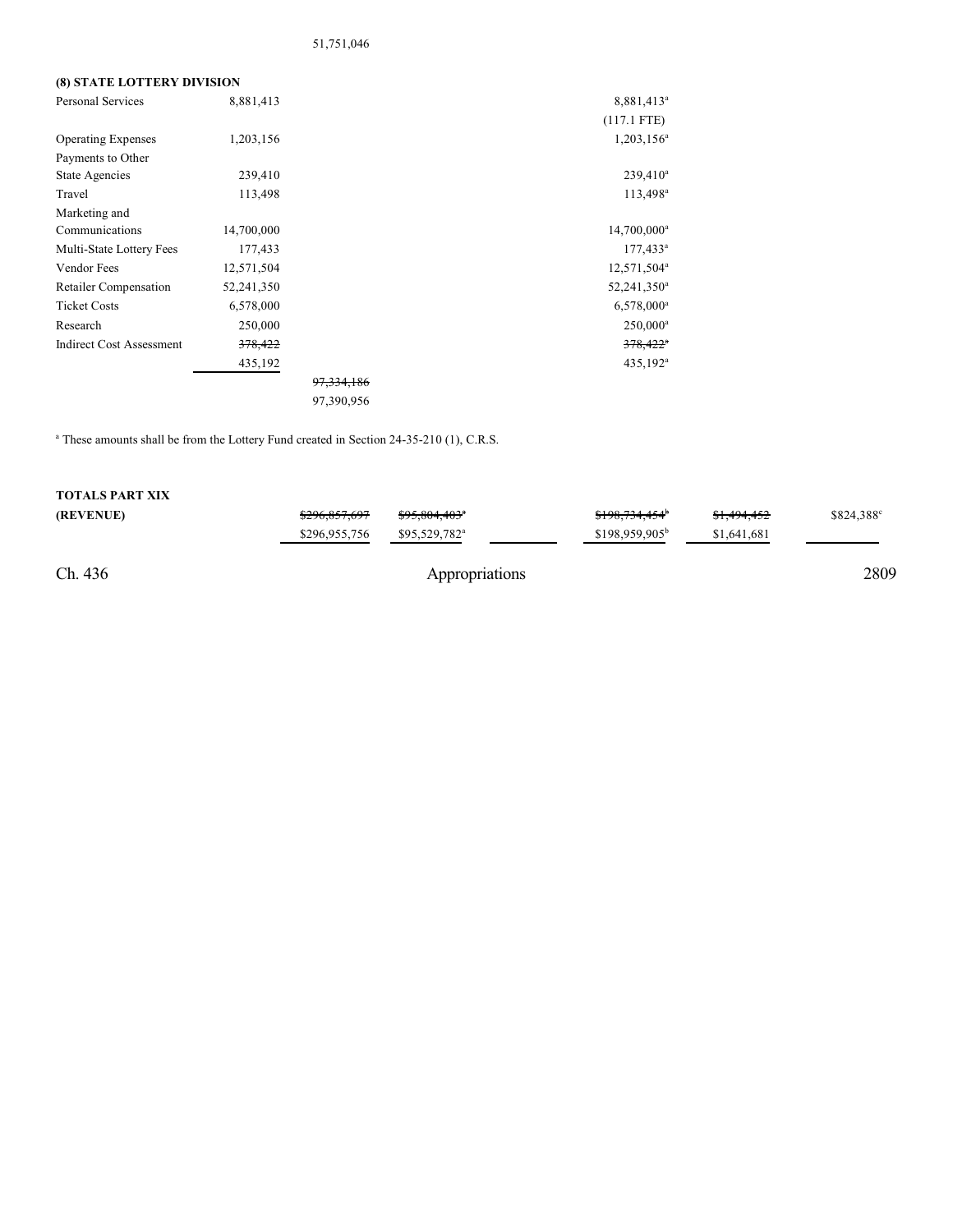<sup>a</sup> Of this amount, \$17,700,000 contains an (I) notation and is included as information for the purpose of complying with the limitation on state fiscal year spending imposed by Section 20 (2) (d) of Article X of the State Constitution. These amounts are continuously appropriated by a permanent statute, and shall not be deemed to be an appropriation subject to the limitations of Section 24-75-201.1, C.R.S.

 $b$  Of this amount,  $26,204,816$  \$36,295,275 contains an (I) notation and  $10,683,923$  \$10,711,009 is from the Highway Users Tax Fund created in Section 43-4-201 (1) (a), C.R.S. Of the amounts appropriated from the Highway Users Tax Fund, \$10,186,163 is appropriated pursuant to Section 43-4-201 (3) (a) (III) (C), C.R.S., and \$497,760 \$524,826 is exempt from the statutory limit and appropriated pursuant to Section 43-4-201 (3) (a) (V), C.R.S.

<sup>c</sup> This amounts contains an (I) notation.

**FOOTNOTES** -- The following statement is referenced to the numbered footnotes throughout Section 2.

50 Department of Revenue, Enforcement Business Group, Limited Gaming Division -- It is the intent of the General Assembly that the Department of Revenue shall not spend more than 5.0 percent of Amendment 50 revenues for administrative expenses of the Limited Gaming Division.